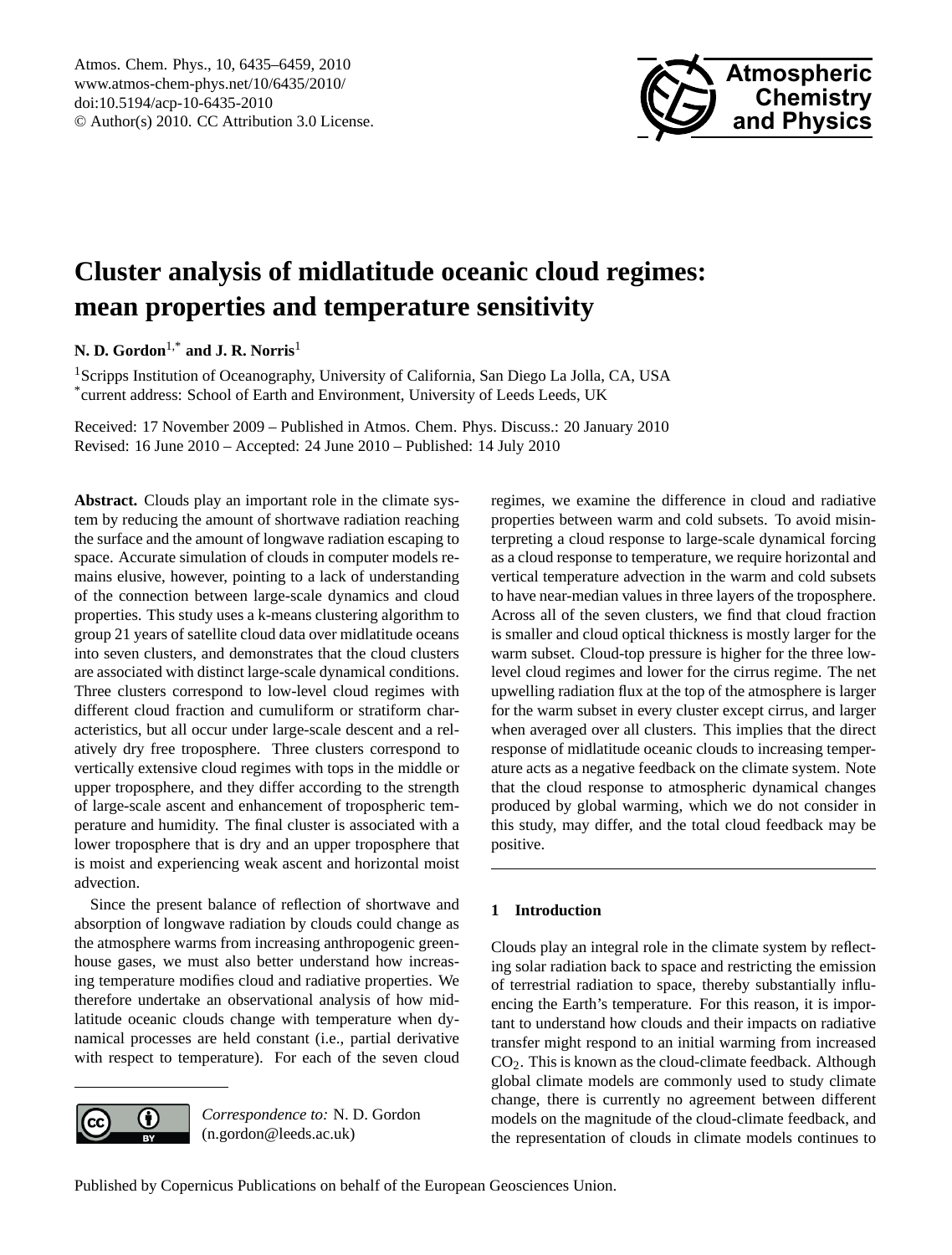be the largest source of uncertainty in projections of future climate (IPCC, 2007).

Previous studies have used various compositing techniques to examine and compare how cloudiness is related to meteorological forcing in observations and models (e.g., Klein and Jakob, 1999; Norris and Weaver, 2001; Tselioudis and Jakob, 2002). Dividing the atmosphere into a series of distinct meteorological regimes, each with different cloud properties, is an effective method for understanding the connections between the dynamics and thermodynamics of the atmosphere and the clouds they produce (Jakob, 2003). More recent investigations have used clustering algorithms to more objectively identify cloud regimes without direct reference to meteorological parameters (e.g., Jakob and Tselioudis, 2003; Gordon et al., 2005; Jakob et al., 2005; Rossow et al., 2005). Williams and Tselioudis (2007) examined differences between simulated cloud properties in control runs and  $2\times CO<sub>2</sub>$ experiments through the use of a clustering algorithm. Identifying the specific vertical distribution of dynamical and thermodynamical processes generating a particular type of cloud is crucial for understanding the atmosphere and improving model simulation of clouds.

The present study extends the clustering approach of Gordon et al. (2005) to all midlatitude ocean grid boxes, where clouds have a very large impact on shortwave radiation (Weaver and Ramanathan, 1997). Only ocean regions are examined so as to minimize the role that surface features play in cloud forcing. We use a  $k$ -means clustering algorithm to classify daily grid box cloud data from the International Satellite Cloud Climatology Project (ISCCP) into seven groups according to similar cloud fraction values in three cloud-top pressure intervals and three cloud optical thickness intervals. Vertical profiles of reanalysis relative humidity, temperature, vertical velocity, horizontal temperature advection, and horizontal moisture advection are averaged over each cluster as perturbations from the mean state. This provides insight into meteorological conditions and dynamical forcing associated with each cloud regime, which is supplemented by examination of the climatological distribution and seasonal cycle of each cluster.

Since current global climate models do not provide reliable information on the cloud response to global warming (e.g., Ringer et al., 2006; Clement et al., 2009; among others), we will additionally use our clustering analysis as a foundation for investigation of the sensitivity of cloud properties to changes in temperature. To avoid the confounding effects of dynamical processes that can influence both temperature and clouds, we investigate how cloud properties vary with temperature within a narrow range of dynamical parameters, following the approach of Bony et al. (2004). Clustering is a useful tool for this purpose because it groups cloud types with similar meteorology, and Williams and Tselioudis (2007) employed it to examine the relative contribution of changes to cloud properties due to dynamic and thermodynamic changes in GCMs. In the present study, each cluster is divided into relatively warm and cold subsets. The impact of joint dynamical forcing on temperature and cloudiness is removed by restricting warm and cold subsets to have near-median values of horizontal and vertical temperature advection and near-median values of lapse rate in the lower troposphere and tropopause region. The difference between cold and warm subsets provides information on how largescale cloud and radiative properties are affected by increasing temperature directly rather than through changes in atmospheric circulation associated with global warming. These results will give insight into cloud feedback on the climate system and be a useful baseline for model evaluation.

# **2 Data sources**

The source of cloud observations for this investigation was the three-hourly International Satellite Cloud Climatology Project (ISCCP) D1 equal-area (280 km×280 km) data set, originally processed from radiances primarily measured by geostationary weather satellites (Rossow et al., 1996; Rossow and Schiffer, 1999). The ISCCP data consist of cloud fractions within a grid box for nine categories of cloudiness based on three intervals of cloud-top pressure (CTP) (below 680 mb, between 680 and 440 mb, and above 440 mb) and three intervals of cloud optical thickness  $(\tau)$  (between 0.3 and 3.6, between 3.6 and 23, and above 23). Satellite pixels used to generate the CTP- $\tau$  histograms are approximately 4–7 km in size and spaced approximately 30 km apart, with up to 80 pixels per grid box. Since cloud optical thickness values are obtained from visible retrievals, valid data only exist for daytime hours. We restricted our analysis to one time point per day for each satellite grid box, choosing the value with the smallest solar-zenith angle (closest to local noon). This restriction avoided sampling biases associated with more valid data points coming from regions near the equator and from points in the summer hemisphere, where there are a greater number of daylight hours.

Additional quality control included removal of all grid box values with any sea ice, as reported by the satellite, or any points with anomalously high clear-sky albedo ( $\alpha_{\text{clear}}$ ). The normal range of  $\alpha_{\text{clear}}$  was determined for bins of solar-zenith angle (SZA) by calculating the difference between the first percentile and the median value. For each SZA bin, all data for which  $\alpha_{\text{clear}}$  values were greater than the sum of the median and the difference between the median and the first percentile value were excluded. This assumes that valid  $\alpha_{\text{clear}}$ varies uniformly above and below the median. We also excluded data for which satellite skin temperature  $(T_{\text{skin}})$  was less than 271 K, more than 4 K colder than NCEP reanalysis SST, or more than 8 K warmer than reanalysis SST. As noted by Tsuang et al. (their Fig. 3, 2008),  $T_{\text{skin}}$  tended to be warmer than NCEP reanalysis SST by about 2 K for most observations over the midlatitude oceans. All of these restrictions removed less than 1% of the initial data, but it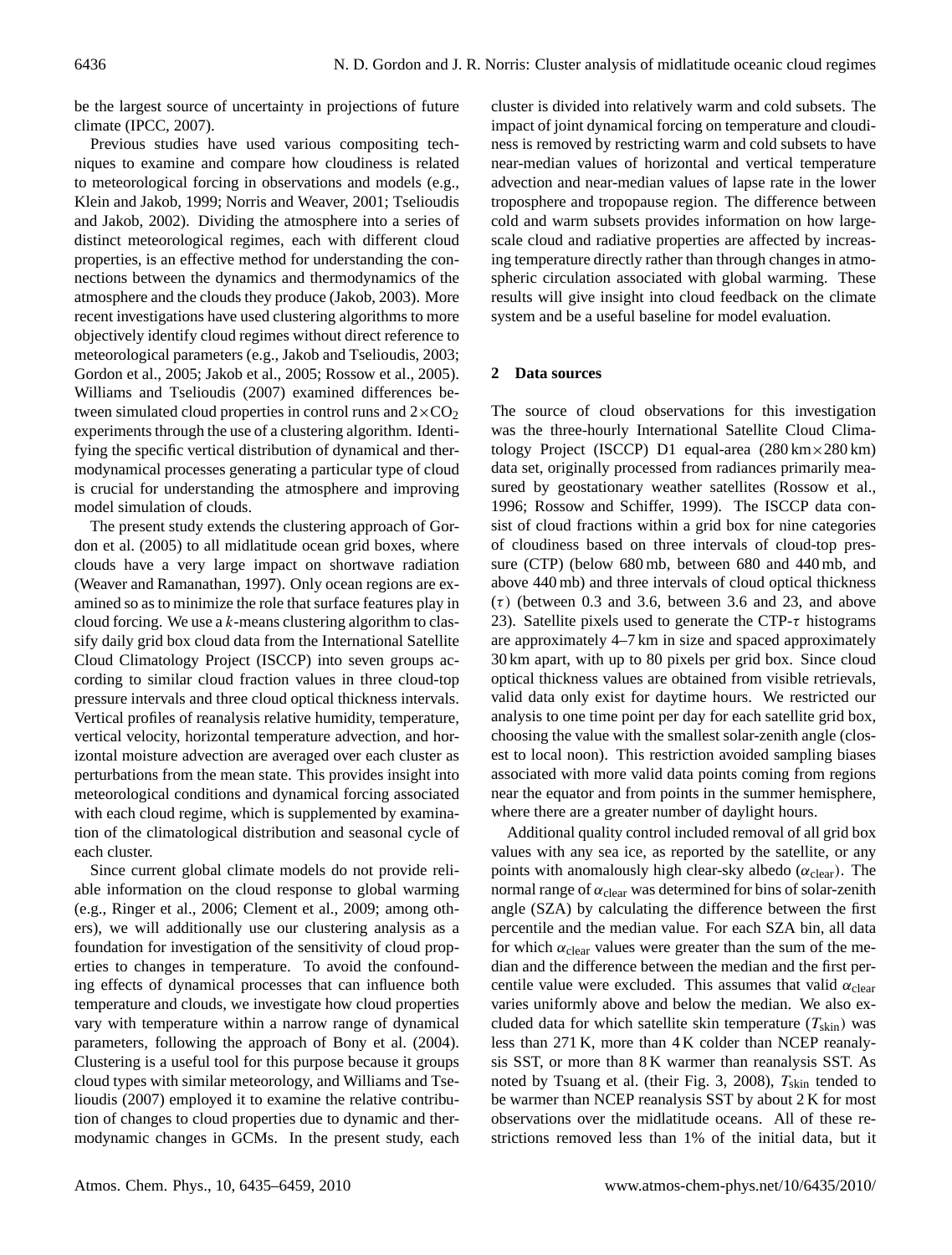was necessary to ensure that spurious clear-sky values did not contaminate our analysis of changes in cloud radiative properties.

Our analysis spans nearly the entire available record of ISCCP, 21 years (1984–2004), and incorporates all ocean points between 30° and 55° in both hemispheres, representing 1444 grid boxes. The ISCCP data consisted of nearly 10 million CTP- $\tau$  histograms over all days and grid boxes, thus enabling a comprehensive investigation of the cloud response to temperature when large-scale dynamical conditions are held constant. The CTP- $\tau$  histogram corresponds to a nine-type cloud fraction array. All values of the ninetype cloud fraction array are exactly zero for clear-sky observations, which infrequently occur (less than 1% of the total number of days and grid boxes) and are excluded from the clustering. To complement the satellite-derived properties of the cloud regimes, we also analyzed surface-based visual cloud type observations from the Extended Edited Cloud Report Archive (EECRA) (Hahn and Warren, 1999).

In addition to mean cloud properties, we examined the three-hourly radiative flux data derived from the ISCCP data (Zhang et al., 2004). The flux data consists of upwelling and downwelling, shortwave and longwave radiative flux for both clear and cloudy parts of the grid box. This data is provided at the surface, the top of the atmosphere (TOA), and at three levels within the atmosphere (680 mbar, 440 mbar, and 100 mbar). While the uncertainties of instantaneous flux values are on the order of  $10 \text{ Wm}^2$ , these will be considerably reduced in the clusters by averaging over a large number of values. While systematic biases may exist in ISCCP FD data due to satellite changes, we do not expect them to produce substantial differences between cloud clusters.

Since our selection of the one satellite observation per day that is closest to local noon would otherwise produce a substantial radiative bias, we divided near-noon upwelling TOA SW fluxes by near-noon insolation to convert them to values of reflectivity. Reflectivity values were multiplied by diurnal mean insolation to convert them back to diurnal mean upwelling SW flux (more details are available in Appendix A). This procedure assumes that systematic cloud changes near local noon are characteristic of the entire day. Averaging diurnal mean flux values across different grid boxes and seasons gives more radiative weighting to cloud changes that occur at lower latitudes and during the summer season. While this may be more relevant to the overall impact on climate, in the present study we are more interested in the typical cloud response to increasing temperature. For this reason we gave equal weighting to clouds in all grid boxes and seasons by separately averaging reflectivity values and diurnal mean insolation values before multiplying them together to obtain average diurnal mean upwelling flux. Our results are qualitatively the same irrespective of radiative weighting.

We obtained information about the dynamics and thermodynamic structure of the atmosphere from the National Center for Environmental Prediction (NCEP) NCAR Reanalysis

(Kalnay et al., 1996). This data set provided standard meteorological parameters as well as information about large-scale gradients and atmospheric motions that were needed to calculate the advective tendencies of moisture and temperature, which are important to cloud formation and dissipation. We have restricted our analysis to middle latitudes because that is where much of the dynamical forcing that leads to cloud formation in these regions is at or above the spatial scale of the satellite grid boxes. Moreover, vertical motion at middle latitudes is better constrained via quasi-geostrophic relationships by satellite and radiosonde observations of temperature and horizontal wind. Although deficiencies exist in the dynamics as represented in reanalyses (Trenberth et al., 2001), the accuracy of the NCEP Reanalysis in the midlatitudes is greatly improved in the model satellite era, post 1978 (Bromwich and Fogt, 2004). Additionally, our main interest is in the relationship between dynamics and cloud properties, and Norris and Weaver (2001) found negligible differences between cloud-vertical motion relationships when using the NCEP and ECMWF Reanalyses.

## **3 Cluster analysis method**

The ISCCP cloud data were grouped into regimes by applying a k-means clustering algorithm to the nine-type cloud fraction arrays (CTP- $\tau$  histograms). The k-means procedure classifies all nine-type arrays into a specified number of clusters such that within-cluster variance is minimized (Hartigan, 1975; Jakob and Tselioudis, 2003). The only arbitrary parameter needed is the number of clusters; the character of the individual cluster means is then objectively determined by the data. The clustering process began with random selection of  $k$  nine-type arrays as initial seeds. All other ninetype arrays in the data set were then assigned to the initial seed to which they were closest in a Euclidean sense. The number of nine-type arrays in a cluster divided by the total number of nine-type arrays is the frequency of occurrence of the cluster, and the average of all nine-type arrays in the cluster is the centroid (i.e., average cloud fraction for each of the nine CTP- $\tau$  categories). These cluster centroids became new seeds to reinitialize the clustering routine, which was repeated until the centroids converged.

An uncertainty in the k-means method is the convergence of the clustering algorithm to different results for different initial seeds. We resolved this ambiguity by clustering on 50 different sets of random initial seeds and choosing the final cluster set with the least sum of variance around each cluster centroid (the other possible solutions will be discussed later). Specifying the number of clusters is the most subjective aspect of the k-means method. After examining results for various numbers, we chose to use seven clusters, as that was the minimum number of clusters that had clearly distinct cloud properties and meteorological conditions. Additional clusters beyond seven exhibited great similarity to one of the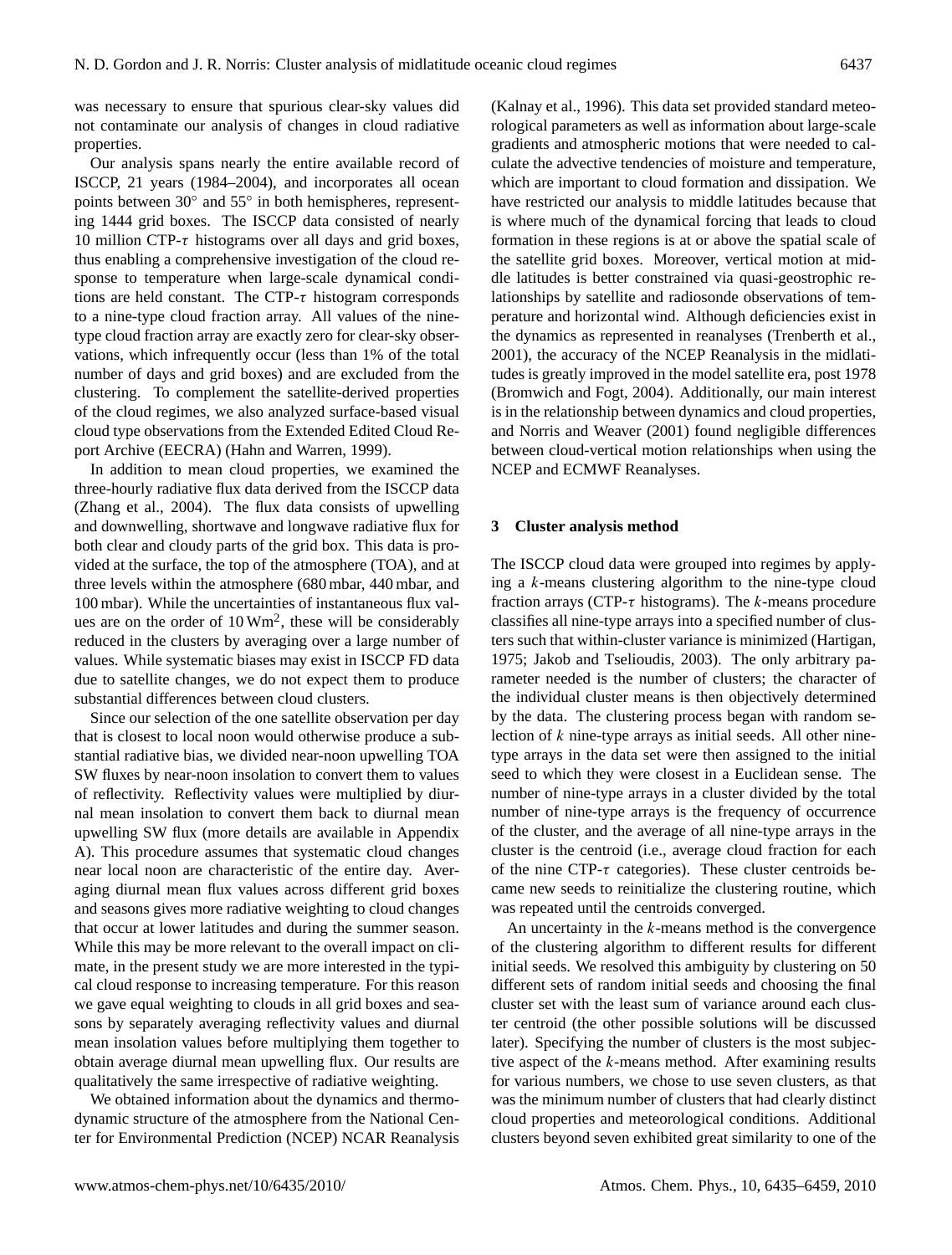|                              | Small Cu | $2 -$<br>Large Cu | $3 -$<br>Sc/St | 4 –<br>Deep As | $5 -$<br>Cirrus | $6-$<br>Weak Frontal | $7 -$<br><b>Strong Frontal</b> |
|------------------------------|----------|-------------------|----------------|----------------|-----------------|----------------------|--------------------------------|
| Cluster Frequency (%)        | 27.5     | 18.4              | 16.5           | 14.0           | 11.3            | 7.7                  | 4.3                            |
| Mean Cloud Fraction (%)      | 54.1     | 77.8              | 92.9           | 97.5           | 87.4            | 99.0                 | 99.4                           |
| Mean Cloud-Top Pressure (mb) | 658.2    | 781.0             | 776.4          | 584.3          | 431.8           | 382.6                | 347.6                          |
| Mean Cloud Optical Thickness | 3.63     | 2.89              | 7.19           | 8.30           | 2.30            | 8.90                 | 23.08                          |

**Table 1.** Grid box mean ISCCP cloud properties for each cluster.

preceding clusters without providing appreciable new information; inclusion of such intermediate clusters would have increased the number of plots without commensurately enhancing our understanding of dynamical and thermodynamical conditions associated with particular cloud regimes.

Our approach differs from that of Gordon et al. (2005) in that we cluster on cloud fraction in nine CTP- $\tau$  categories rather than grid box mean cloud fraction, cloud-top pressure, and cloud reflectivity. We instead took the approach used by Jakob and Tselioudis (2003), except that they used 42 CTP- $\tau$ categories (cloud fraction within each of seven CTP and six  $\tau$ intervals). Because cloud fraction in  $42$  CTP- $\tau$  categories did not provide significantly more information, we aggregated the 42 categories into nine categories that correspond to the standard ISCCP-defined cloud types.

# **4 Cloud properties**

Table 1 lists mean cloud fraction, CTP and  $\tau$  averaged over all CTP- $\tau$  categories for the cluster centroids during the 1984–2004 time period, ordered according to relative frequency. The nonlinear relationship between radiation flux and optical thickness was taken into account by converting cloud optical thickness values to cloud reflectivity at 0.6 microns using an ISCCP look-up table (corresponding to Fig. 3.13 in Rossow et al., 1996) before averaging. The mean reflectivity was then converted back to cloud optical thickness using the same table. This ensures that our cluster mean optical thickness values more correctly represent cloud effects on grid box mean visible radiation flux.

Table 2 lists mean TOA shortwave cloud radiative forcing (SWCRF) and longwave cloud radiative forcing (LWCRF) for each of the clusters. These are diurnal mean values calculated from near-noon values according to the method described in the Appendix. Following Charlock and Ramanathan (1985), we define cloud radiative forcing as outgoing radiative flux for all-sky conditions subtracted from outgoing radiative flux for cloud-free conditions. Thus, SWCRF values are negative and represent a net cooling of the climate system, and LWCRF values are positive and represent a net warming of the climate system. Reasons for the informal names given to each cluster in Tables 1 and 2 will be described in the following paragraphs.

As a complement to the satellite observations, we examined cloud information reported by surface observers on ships in the same grid box and on the same day as the IS-CCP data. These provide a bottom-up view of the scene along with morphological rather than radiative characterizations of cloud types as well as precipitation (see Table 1 of Norris, 1998a). Table 3 lists average surface-observed total cloud cover and low-level cloud cover for each cluster together with the frequencies at which surface observers report the occurrence of clear sky, sky obscuration by fog or precipitation, non-drizzle precipitation, various low-level cloud types, and the absence of low-level cloudiness. In order to distinguish relative differences between clusters more easily, anomalies from the frequency-weighted mean across all clusters are provided. Because ship sampling is sparse over southern hemisphere midlatitude oceans, Table 3 includes only northern hemisphere points. This should not bias the results appreciably since no cluster is primarily restricted to the southern hemisphere, and mean cloud properties and dynamics are similar for each cluster in either hemisphere (not shown). There is general agreement but not exact correspondence between Table 1 and Table 3 due to the different spatial scale and method of satellite and surface observations.

Figure 1 displays the mean cloud fraction for all categories in the ISCCP CTP- $\tau$  histograms for each of the seven clusters. If mean cloud fraction in a category is less than 2%, it is not displayed. The three most frequent clusters all correspond to low-level cloud regimes, as seen by the predominance of clouds with CTP greater than 680 mb. Since surface observers report small cumulus and clear sky more frequently for Cluster 1 than any other cluster (Table 3), we will refer to it as the "small cumulus" cluster. We call Cluster 2 "large cumulus" and Cluster 3 "stratocumulus/stratus" for similar reasons. Cluster 1 has the smallest cloud fraction of all clusters, and low-level and total cloud fraction increase from Cluster 1 to 2 to 3 (Tables 1 and 3), consistent with their "Small Cu", "Large Cu", and "Sc/St" designations. Clusters 1, 2, and 3 have weak LWCRF (Table 3) because their low cloud tops are relatively warm (Table 1). Cluster 3 has stronger SWCRF than do Clusters 1 and 2, as would be expected for horizontally extensive stratiform cloud.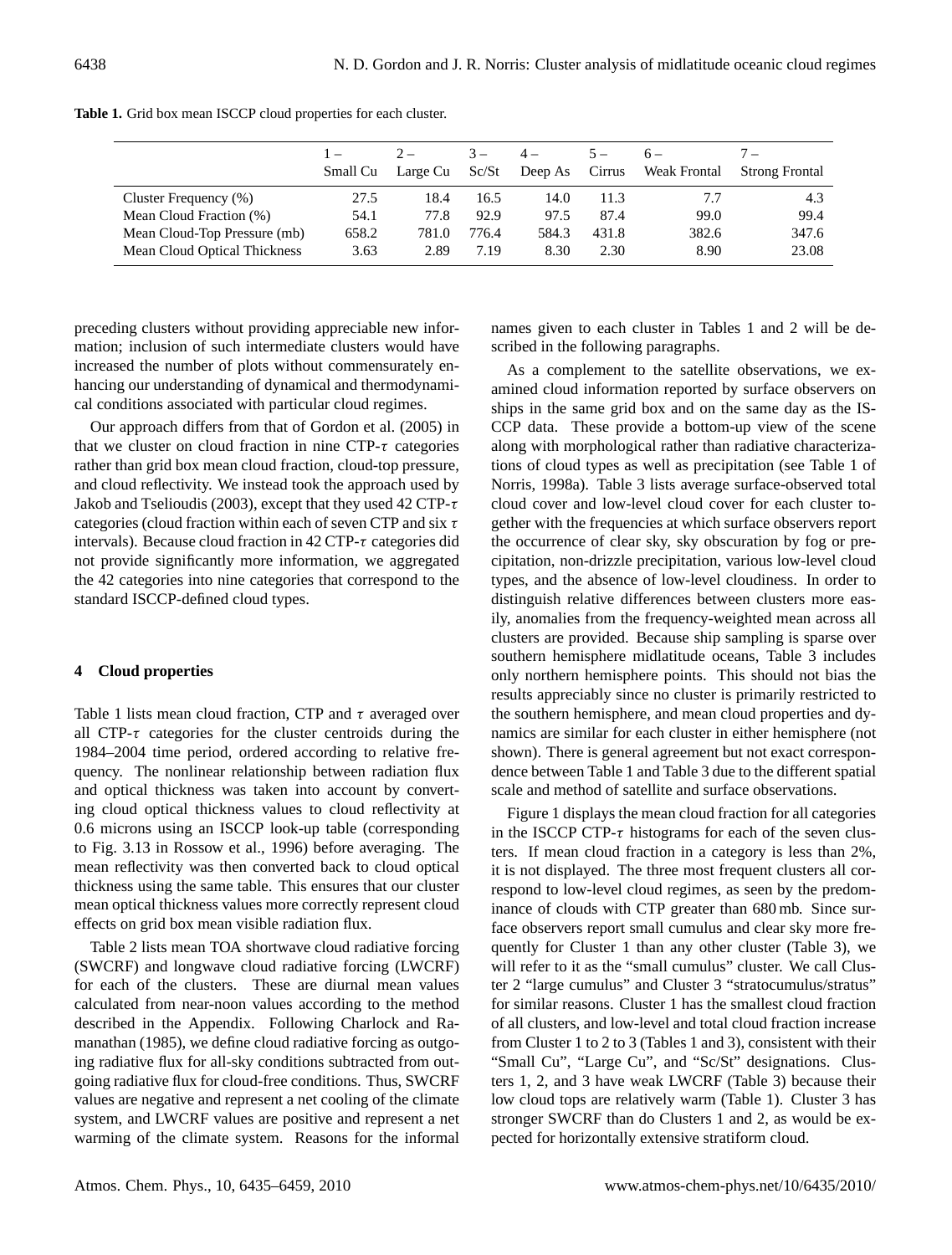

**Fig. 1.** Mean ISCCP histograms of cloud fraction for each cloud-top pressure and cloud optical thickness interval.

 $1 - 2 - 3 - 4 - 5 - 6 - 7 -$ Small Cu Large Cu Sc/St Deep As Cirrus Weak Frontal Strong Frontal  $SWCRF(Wm<sup>2</sup>)$ ) −39.01 −40.46 −96.96 −112.89 −55.04 −123.05 −168.38  $LWCRF$  (Wm<sup>2</sup>) ) 14.81 10.32 13.17 40.59 46.71 78.26 87.02

**Table 2.** Grid box mean ISCCP cloud radiative forcing for each cluster.

Cluster 4 is the only cluster with a cloud top in the middle troposphere (Fig. 1). The large low-level cloud amount and stratiform cloud types very frequently reported by surface observers for this cluster (Table 3) suggest that these clouds usually extend from the middle troposphere down to near the surface, even though the satellite retrievals are unable to provide that information. For this reason, we call Cluster 4 "deep altostratus". Table 2 shows that it has larger LWCRF than the low-level cloud clusters and relatively strong SWCRF.

The last three clusters in Fig. 1 are high-top cloud regimes with optical thickness that increases from Cluster 5 to 6 to 7. We call Cluster 5 "cirrus" because it has the smallest optical thickness and least low-level cloud of all clusters (Tables 1 and 3). The magnitude of SWCRF is only slightly larger than the magnitude of LWCRF for Cluster 5 (Table 2), which is the only case where the cooling from reflected solar radiation is nearly cancelled out by the trapping of longwave radiation emitted by the surface. Clusters 6 and 7 contrastingly have a large cooling effect on climate because their very negative SWCRF substantially outweighs their large positive LWCRF. As was the case for Cluster 4, surface observers report large low-level cloud amount by stratiform types, indicating that Clusters 6 and 7 have vertically extensive clouds. Surface observers also report the occurrence of precipitation 13% of the time for Cluster 6 and 30% of the time for Cluster 7 (Table 3). We call Cluster 6 "weak frontal" and Cluster 7 "strong frontal." The net CRF values (i.e., SWCRF+LWCRF) for the "weak frontal" and "strong frontal" regimes are −45 and  $-81$  Wm<sup>2</sup>, respectively, consistent with the approximate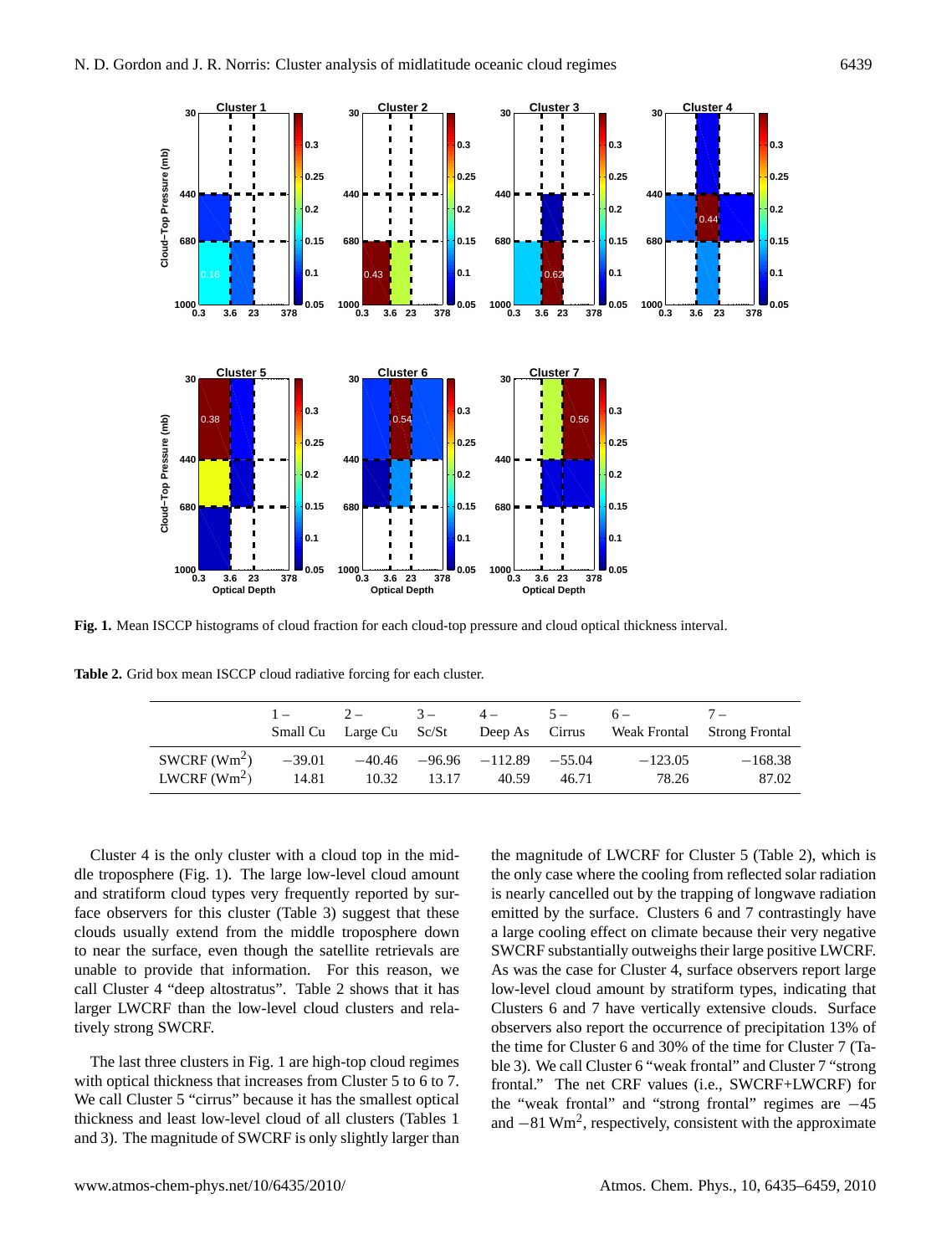| Observation                                   |      |              | Cluster $#$  |        |        |         |        |        |  |  |  |
|-----------------------------------------------|------|--------------|--------------|--------|--------|---------|--------|--------|--|--|--|
|                                               |      | $\mathbf{1}$ | $\mathbf{2}$ | 3      | 4      | 5       | 6      | 7      |  |  |  |
| Clear-sky Frequency (%)                       | Mean | 6.8          | 2.2          | 1.1    | 0.4    | 3.5     | 0.4    | 0.2    |  |  |  |
|                                               | Anom | 3.7          | $-0.9$       | $-2.0$ | $-2.6$ | 0.4     | $-2.7$ | $-2.9$ |  |  |  |
| Obscured-sky Frequency (%)                    | Mean | 2.2          | 2.1          | 10.5   | 9.3    | 1.8     | 9.1    | 12.5   |  |  |  |
|                                               | Anom | $-3.3$       | $-3.4$       | 5.0    | 3.8    | $-3.8$  | 3.6    | 6.9    |  |  |  |
| Total Cloud Amount (%-sky-cover)              | Mean | 58.2         | 68.5         | 87.1   | 90.7   | 67.4    | 92.6   | 95.9   |  |  |  |
|                                               | Anom | $-16.5$      | $-6.3$       | 12.4   | 15.9   | $-7.4$  | 17.9   | 21.1   |  |  |  |
| Low-level Cloud Amount (%-sky-cover)          | Mean | 47.2         | 59.7         | 79.9   | 80.9   | 48.7    | 79.9   | 86.4   |  |  |  |
|                                               | Anom | $-16.6$      | $-4.1$       | 16.1   | 17.1   | $-15.1$ | 16.1   | 22.6   |  |  |  |
| Rain and Snow Frequency (%)                   | Mean | 4.2          | 6.4          | 4.6    | 11.5   | 3.0     | 13.1   | 30.1   |  |  |  |
|                                               | Anom | $-3.3$       | $-1.1$       | $-2.9$ | 4.0    | $-4.5$  | 5.6    | 22.6   |  |  |  |
| No-low-cloud Frequency (%)                    | Mean | 16.3         | 6.4          | 4.9    | 4.7    | 17.8    | 5.6    | 3.9    |  |  |  |
|                                               | Anom | 6.2          | $-3.7$       | $-5.3$ | $-5.4$ | 7.7     | $-4.5$ | $-6.2$ |  |  |  |
| Small Cumulus Frequency (%)                   | Mean | 18.5         | 13.7         | 5.1    | 4.5    | 15.7    | 4.7    | 2.5    |  |  |  |
|                                               | Anom | 7.1          | 2.3          | $-6.3$ | $-6.9$ | 4.4     | $-6.7$ | $-8.8$ |  |  |  |
| Moderate and Large Cumulus Frequency (%)      | Mean | 16.8         | 18.6         | 6.9    | 6.5    | 14.1    | 5.8    | 3.8    |  |  |  |
|                                               | Anom | 4.7          | 6.5          | $-5.3$ | $-5.7$ | 1.9     | $-6.4$ | $-8.3$ |  |  |  |
| Mixed Cumulus and Stratocumulus Frequency (%) | Mean | 16.9         | 22.5         | 20.2   | 19.3   | 18.8    | 18.1   | 12.3   |  |  |  |
|                                               | Anom | $-1.8$       | 3.7          | 1.5    | 0.6    | 0.1     | $-0.6$ | $-6.4$ |  |  |  |
| Ordinary Stratocumulus Frequency (%)          | Mean | 9.6          | 18.6         | 20.6   | 18.3   | 12.1    | 16.7   | 13.7   |  |  |  |
|                                               | Anom | $-4.4$       | 6.5          | 6.6    | 4.4    | $-1.8$  | 2.8    | $-0.3$ |  |  |  |
| Fair-weather Stratus Frequency (%)            | Mean | 5.5          | 5.8          | 15.4   | 15.7   | 6.3     | 16.2   | 17.9   |  |  |  |
|                                               | Anom | $-4.6$       | $-4.3$       | 5.2    | 5.6    | $-3.9$  | 6.1    | 7.8    |  |  |  |
| Bad-weather Stratus Frequency (%)             | Mean | 6.1          | 7.5          | 11.4   | 16.0   | 6.2     | 18.5   | 28.0   |  |  |  |
|                                               | Anom | $-4.5$       | $-3.2$       | 0.8    | 5.4    | $-4.4$  | 7.9    | 17.3   |  |  |  |

**Table 3.** Mean surface-reported cloud properties for each cluster (northern hemisphere only), along with anomaly from the average over all clusters.

−70 Wm<sup>2</sup> value reported by Weaver and Ramanathan (1996) for midlatitude ocean synoptic storms. Averaging over all clusters with weighting by their relative frequencies, we calculate a net CRF cooling of −39 Wm<sup>2</sup> by midlatitude ocean clouds.

As mentioned previously, our clustering algorithm may converge to a different solution, depending on the initial seeds provided. We resolved this by taking the solution with the smallest total variance. Besides the solution presented in Fig. 1, there are two additional sets of clusters to which the solution can converge. The only difference is the inclusion of either another low-level cloud or midlevel cloud cluster, both of which occur with the loss of one of the frontal clusters. In analyzing clustering results for values of k greater than seven, we often found cases with more than three lowlevel cloud clusters or more than one midlevel cloud cluster. In both of these instances, the inclusion of the additional cluster did not provide any additional information since the cluster with intermediate cloud properties also exhibited intermediate meteorological properties. Clustering analysis independently applied to individual ocean basins and seasons produced types similar to those described above, albeit with possibly different frequencies.

# **5 Characteristic dynamics**

To provide insight into the atmospheric state and advective forcing associated with the various cloud regimes, we averaged vertical profiles of NCEP/NCAR Reanalysis data over the grid boxes and times corresponding to each cluster. Monthly means for each spatial point and each vertical level were removed from all meteorological parameters to prevent spatial and seasonal biases from affecting the results. Thus, meteorological conditions associated with the clusters will represent perturbations from the mean state. The advective tendencies of water-vapor mixing ratio were converted to tendencies in relative humidity (RH) by dividing by the saturation-mixing ratio at each level. For consistency, we chose all values of RH and saturation with respect to liquid water even though saturation with respect to ice may be more applicable in the upper troposphere. Additionally, the meridional wind for all points in the southern hemisphere was multiplied by -1 before averaging so that positive horizontal flow is in a poleward sense. Vertical profiles of perturbation RH are displayed in Fig. 2, perturbation temperature in Fig. 3, perturbation pressure vertical velocity in Fig. 4, perturbation horizontal advective tendencies of water-vapor mixing ratio in Fig. 5, and perturbation horizontal advective tendencies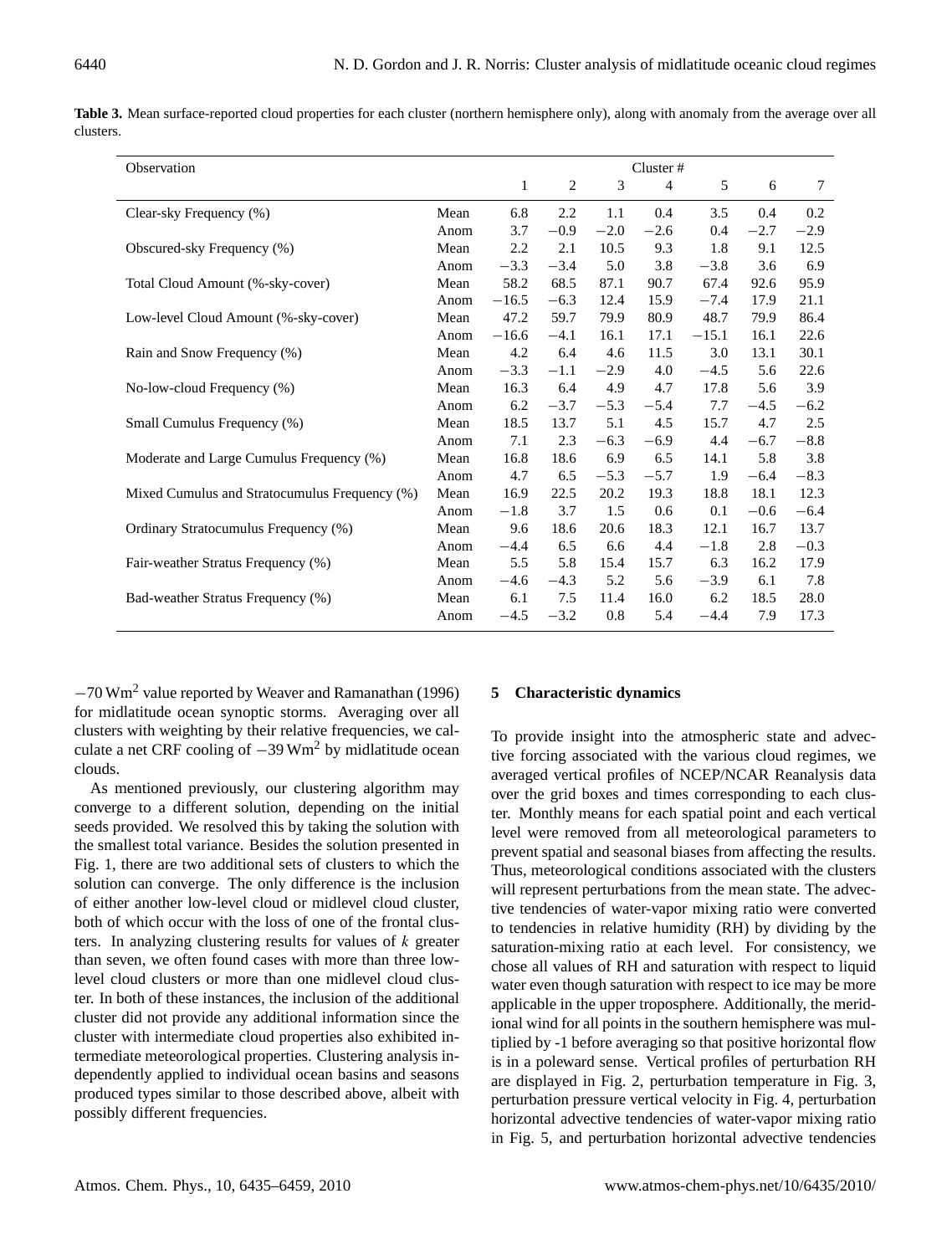

**Fig. 2.** Vertical profiles of mean perturbation relative humidity for each cluster from the NCEP Reanalysis.

of temperature in Fig. 6. Profiles of vertical advection tendencies of both temperature and water vapor (not shown) are similar to the profile of vertical motion (water vapor being the opposite sign). We have not included bars corresponding to the 95% confidence interval on either side of the profiles because, in nearly every instance, the uncertainty range was indistinguishable from the mean profile (due to the very large number of data points contributing to each cluster).

The mean cloud properties of each cluster are physically consistent with the meteorological state and dynamical forcing. The low-level cloud Clusters (1, 2, and 3) occur with negative perturbation RH in the middle and upper troposphere (Fig. 2) that is produced by grid box mean vertical descent (Fig. 4). Cluster 1 (Small Cu) has the weakest average dynamical forcing, with near-mean profiles in temperature (Fig. 3), zonal and meridional wind (not shown), horizontal advection of moisture (Fig. 5), and horizontal advection of temperature (Fig. 6). Clusters 2 and 3 have similar dynamics (downward motion and low-level horizontal advective perturbation drying and cooling), but their temperature profiles are quite different. Cluster 2 (Large Cu) occurs with a relatively cold boundary layer and cold free troposphere, whereas Cluster 3 (Sc/St) occurs with a relatively cool boundary layer and relatively warm free troposphere (thus indicating a perturbation temperature inversion). These characteristics are consistent with the vertical temperature profile and dynamical processes previously found to be associated with surfaceobserved midlatitude large cumulus and stratocumulus, respectively (Norris, 1998a; Norris and Klein, 2000). In the Large Cu cluster, perturbation temperature switches from cold below 300 mb to warm above 300 mb, suggesting a depressed tropopause. Contrastingly, the Sc/St cluster has an opposite temperature reversal – warm below and cold above 300 mb, suggesting a slightly elevated tropopause (Fig. 3).

Clusters 6 (Weak Frontal) and 7 (Strong Frontal) appear to occur east of the trough and west of the ridge in a midtropospheric synoptic wave. Both occur with strong upward motion (Fig. 4) and a very moist troposphere (Fig. 2). Although not shown, perturbation horizontal velocity in the upper troposphere is southwesterly (in a northern hemisphere sense), which is consistent with the positive perturbation temperature advection (Fig. 6), warm tropospheric temperature, and elevated tropopause (Fig. 3). Figure 5 indicates that both frontal clusters have horizontal perturbation moistening in the lower troposphere, and the strong upward moisture advection clearly dominates the horizontal perturbation drying in the upper troposphere to create vertically extensive cloudiness. Consistent with the names of the clusters, the Weak Frontal cluster has smaller perturbations in meteorological state and dynamical forcing than the Strong Frontal cluster.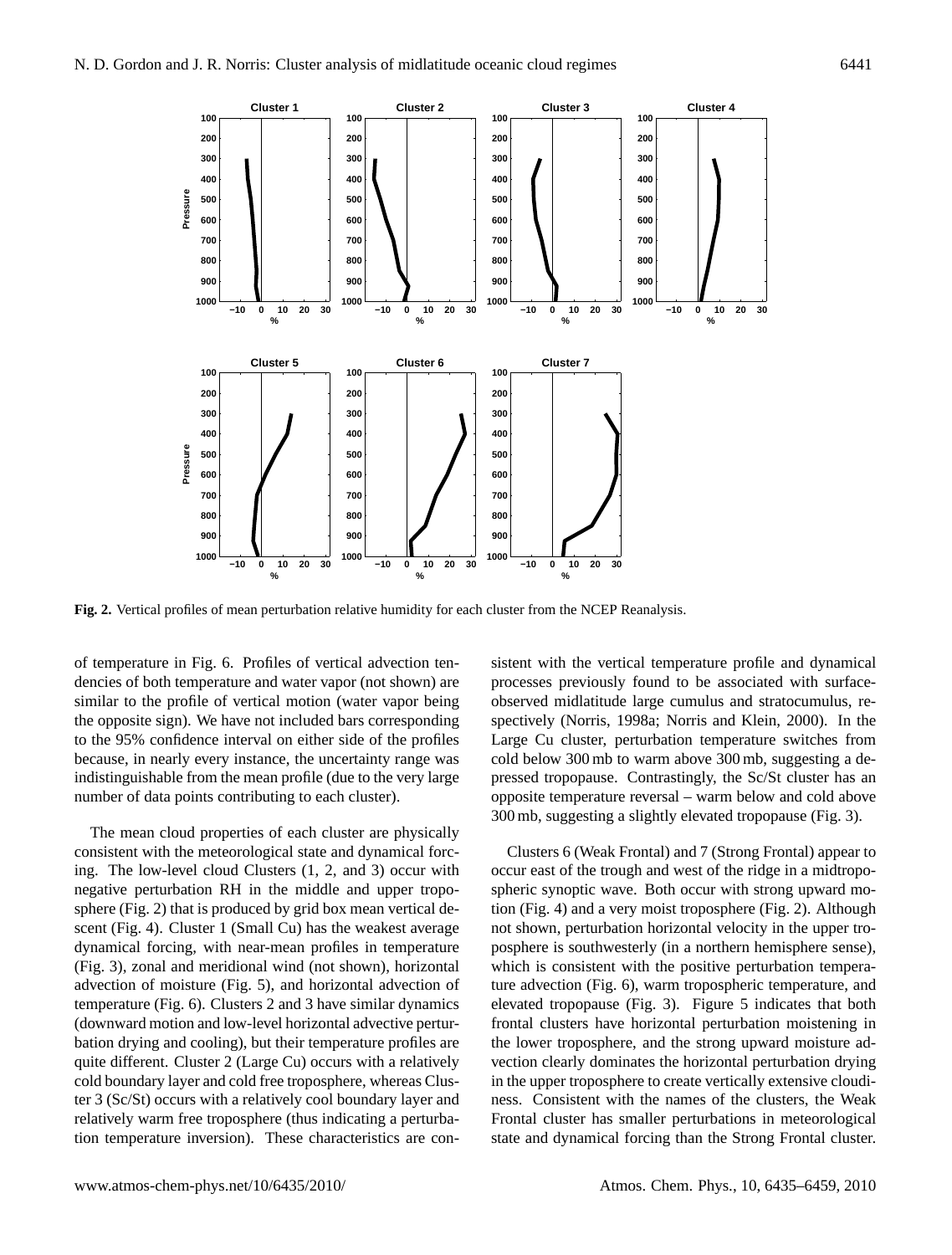

**Fig. 3.** As in Fig. 2, except for perturbation temperature.

Cluster 4 (Deep As) exhibits vertical profiles of perturbation RH, temperature, vertical velocity, horizontal temperature advection, and horizontal moisture advection that have similar shapes and signs, albeit with much weaker magnitude, to those of the frontal clusters.

The RH profile for Cluster 5 (Cirrus) shows negative perturbation moisture below 600 mb and significant positive perturbation moisture above 600 mb (Fig. 2), and the negative temperature perturbation above 250 mb (Fig. 3) suggests that it coincides with an elevated tropopause. The large positive horizontal perturbation moisture advection (Fig. 5) suggests that some of these clouds are blow-off from a deep convective system or an extratropical cyclone, and the small upward motion in the upper troposphere suggests that some of these clouds may be locally dynamically generated (Fig. 4).

In addition to looking at the local meteorological conditions, we can examine the spatial relationships between cloud regimes corresponding to each cluster. This can be accomplished by compositing the frequency of occurrence of various clusters in grid boxes surrounding a central point (e.g., Lau and Crane, 1995; Norris and Iacobellis, 2005). In this case we choose as a central point those grid boxes in which the Strong Frontal cluster is present. To avoid biases from geographical and seasonal variations in cluster distribution, we subtracted the long-term monthly mean cluster frequency for each grid box before adding it to the composite. Figure 7 shows the results, which are generally consistent with the placement of cloud regimes in a midlatitude synoptic wave. Points located in the Southern Hemisphere have been inverted before averaging so that the figure is displayed in a Northern Hemisphere sense, namely the bottom of the domain is towards the equator. By construction, there is a large positive perturbation in the frequency of Cluster 7 (Strong Frontal) at the center of the composite. Similar to Lau and Crane (1995), who composited on points of high optical thickness, Cluster 7 frequency is preferentially oriented in a SW-NE fashion (in a northern hemisphere sense). Cluster 6 (Weak Frontal) is also relatively frequent in the region surrounding the center, especially to the northeast (in a northern hemisphere sense). The frequency of Cluster 5 (Cirrus) is enhanced equatorward and eastward (i.e., ahead) of the frontal regime. Clusters 1 (Small Cu) and 2 (Large Cu) more frequently occur northwest of the frontal regime (i.e., in the cold sector).

#### **6 Spatial distribution and seasonal cycle**

Figure 8a–g show the spatial distribution of the annual mean frequency of each cluster. Note that some artificial features associated with the viewing geometry of geostationary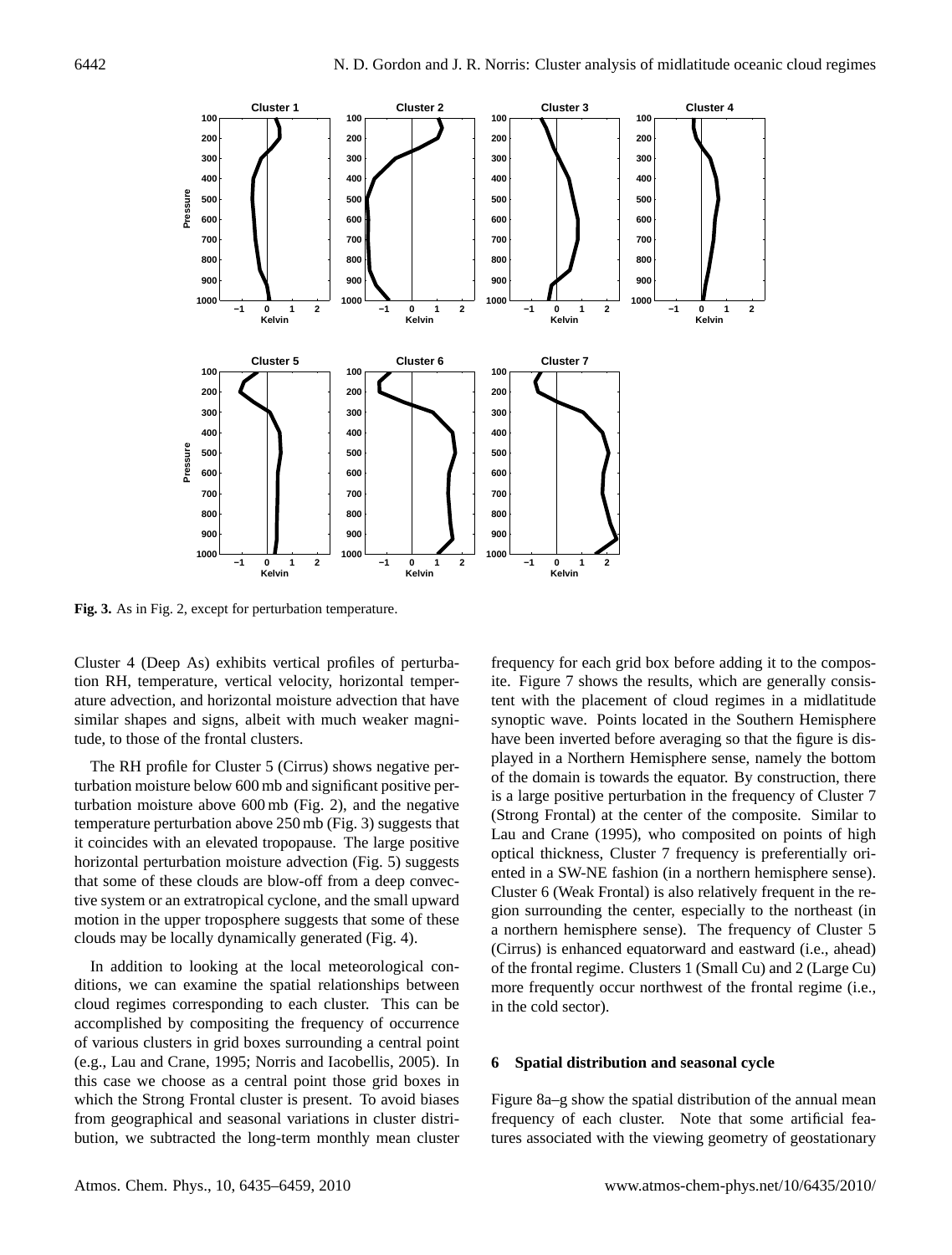

**Fig. 4.** As in Fig. 2, except for perturbation pressure vertical velocity.

satellites are present and do not reflect real geographical variations (Rossow and Garder, 1993). The overall most frequent cluster, Small Cu, predominantly occurs in equatorward and coastal regions of our domain (Fig. 8a), as may be expected for the cluster with the least cloud fraction and greatest prevalence of surface-reported cumuliform cloud types (Table 3 of this study; Figs. 5 and 6 of Norris, 1998b). The CTP- $\tau$  histogram for Small Cu (Fig. 1) shows that this cluster is primarily composed of low-level clouds, but some small amount of higher clouds is mixed in, as implied by the lower grid box mean CTP for this cluster relative to the other lowlevel cloud clusters (Table 1). The second cluster, Large Cu, occurs more often in the center of the ocean basins and is more prevalent in the southern hemisphere (Fig. 8b). The final low-level cloud cluster, Sc/St, has a very distinctive geographical distribution. The region of highest frequency is the subtropical anticyclone region in the eastern Pacific Ocean, and other regions of frequent Sc/St include the far northern Pacific Ocean and off the west coast of Australia (Fig. 8c). Other climatological subtropical stratocumulus regions are too far equatorward to be included in our analysis (Norris, 1998b).

The only predominantly midlevel cluster, Deep As, is primarily located in the higher latitude regions of the analysis domain (Fig. 8d). Cluster 5 (Cirrus) is most frequent immediately east of continents (South America, North America, and southern Africa). Another region of increased frequency is in the central Pacific, possibly due to advection from the deep convective towers of the west Pacific equatorial warm pool (Fig. 8e). The final two clusters (Weak Frontal and Strong Frontal) are fixtures of the storm track, with the Strong Frontal cluster more focused in the western half of the ocean basins (Fig. 8f–g).

Williams and Tselioudis (2007) (hereafter WT07) performed a similar study by clustering ISCCP histograms for the ice-free extratropics (poleward of 20◦ in both hemispheres). Although they only examine five cloud clusters, their results are very similar to those produced from our analysis (Fig. 6 from WT07). The WT07 clusters of shallow cumulus, stratocumulus, cirrus, mid-level, and frontal are similar to Small Cu, Sc/St, Cirrus, Deep As, and Strong Frontal (respectively). The WT07 study examined a much larger domain, allowing points poleward of 55◦ , provided that they are ice-free, more subtropical points, and points over land.

In order to gain a more in-depth understanding of the relationship of each cluster to large-scale dynamical processes, it is useful to examine the seasonal cycle of each cluster's spatial distribution. For Cluster 1 (Small Cu), the spatial distribution of each season is nearly identical to that of the annual mean and is therefore not shown. Figure 9a and b display the spatial distribution of Cluster 2 (Large Cu) for the December-January-February (DJF) and June-July-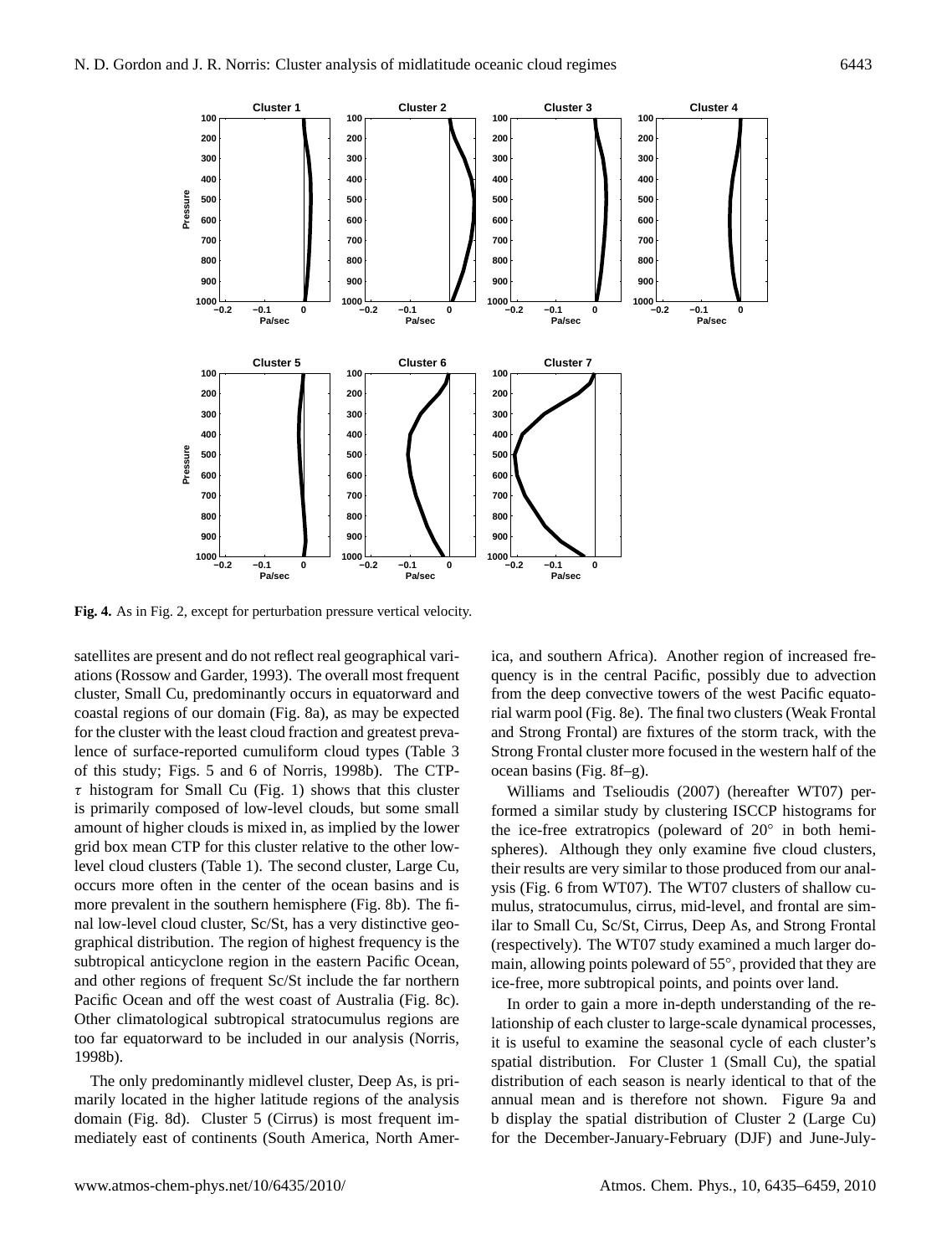

**Fig. 5.** As in Fig. 2, except for perturbation horizontal moisture advection.

August (JJA) seasons, respectively. This cloud regime predominantly occurs in the winter season, suggesting that these clouds are the result of cold air advecting over warmer water behind a frontal system (Fig. 7). Cluster 3 (Sc/St) also has a very strong seasonal cycle (Fig. 10a–b), but unlike Cluster 2, it primarily occurs during the summer season. Stratocumulus clouds in the eastern Pacific anticyclone region and stratus clouds in the central North Pacific are most extensive during JJA (Norris, 1998b).

The spatial distribution of Cluster 4 (Deep As) frequency for each season is fairly similar to the mean distribution (not shown). One large exception is the North Pacific during JJA, where Deep As is especially prevalent (Fig. 11). The restriction of this cloud regime to higher latitudes and its increased frequency in northern hemisphere summer suggests that these are weakly forced and shallow synoptic storms. Surface observers report precipitation for the Deep As cluster nearly as often as they do for the Weak Frontal cluster (Table 3). Cluster 5 (Cirrus) also has little seasonality for the most part. One exception is that the frequency of Cirrus is enhanced in the western North Pacific Ocean near the southern boundary of our domain during JJA (Fig. 12). These highlevel clouds may be the result of greater nearby convection in the western tropical warm pool.

#### **7 Temperature sensitivty analysis method**

Since previous studies (e.g., Bony et al., 2004) have suggested the thermodynamic component of cloud change will be globally more influential than the dynamical component of cloud change, we would like to understand the impact that increasing temperature has on cloud properties. To this end, we divided clusters into relatively warm and relatively cold sub-groups according to tropospheric mean temperature. We use tropospheric temperature rather than SST to act as a proxy for anthropogenic global warming because tropospheric temperature has much more variance at daily time scales than SST and best represents the temperature experienced by clouds. Tropospheric mean temperature is the pressure-weighted average of temperature at levels from 1000 mb to 200 mb. In order for a case to be considered relatively warm (or cold), it had to be above (or below) the median of tropospheric mean temperature for each ISCCP grid box, calendar month, and cluster number. This uniform sampling ensures that no geographical or seasonal biases are introduced. As observed by Norris and Iacobellis (2005), temperature advection is a large contributor to local temperature variability. In order to eliminate a possible confounding dynamical influence, we require that all cases be between the 25th and 75th percentile of horizontal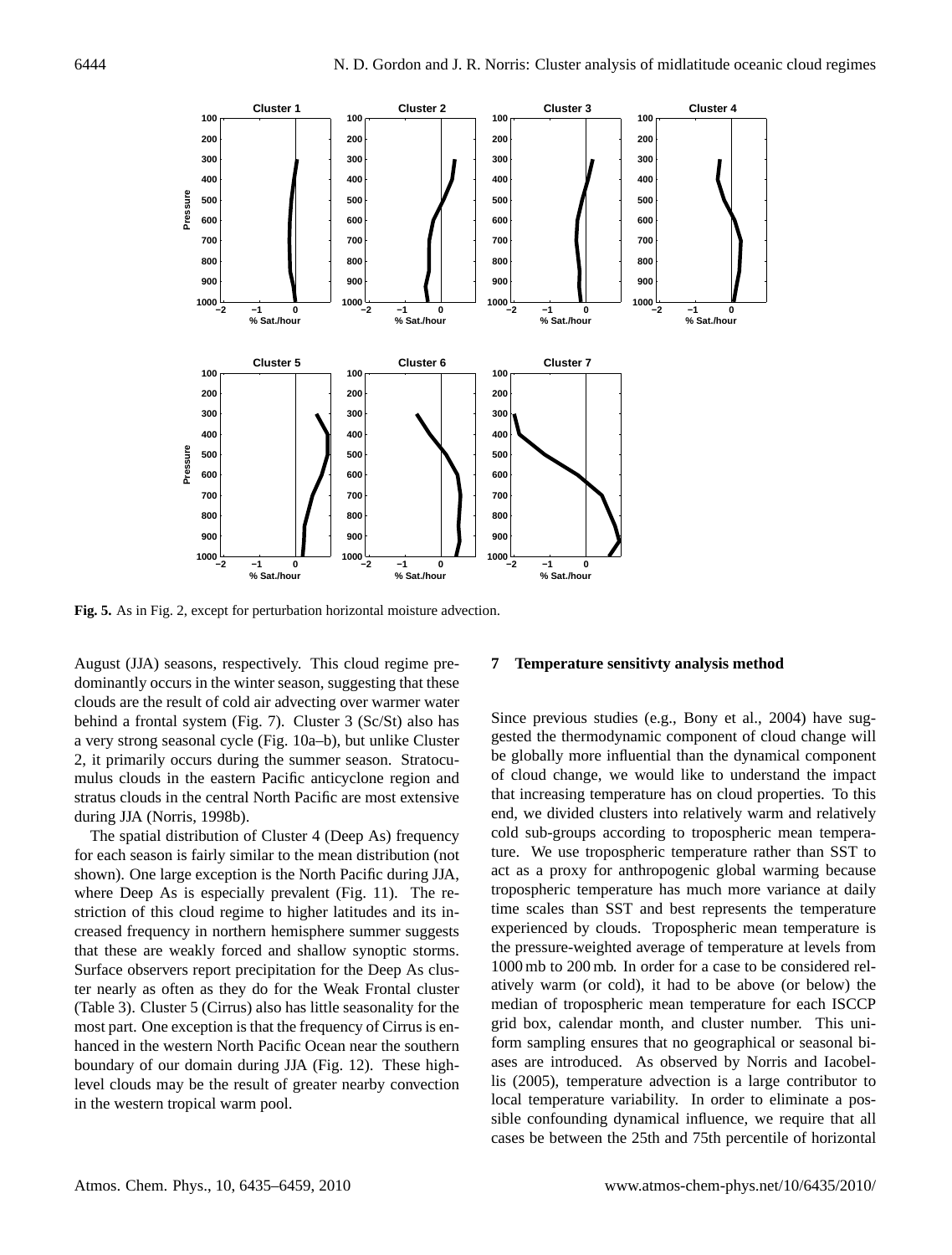

**Fig. 6.** As in Fig. 2, except for perturbation horizontal temperature advection.

and vertical temperature advection. This is conducted independently for three different layers of the atmosphere, which corresponded to the layers of the ISCCP cloud histograms (1000–680 mb, 680–440 mb, and 440–100 mb). Examining warm-cold differences in cloud properties only for conditions of median advection minimizes the possibility of misinterpreting a cloud-temperature relationship produced by largescale dynamics for a thermodynamic response. Such confusion could arise because variability in cloud amount, temperature, advection, and the storm track are closely connected over midlatitude oceans (Norris, 2000).

Two more meteorological conditions that we restricted were lower-tropospheric static stability (LTS) and the tropopause height. The former has particular influence on low-level cloud properties (Klein and Hartmann, 1993; Norris, 1998), while the latter primarily affects the high-cloud clusters. Because advection over the ocean produces a greater change in temperature in the mid-troposphere than near the surface, warm cases are on average associated with stronger stability than cold cases. To minimize the confounding influence of changes in LTS on cloud-temperature relationships, we required that the temperature difference between 1000 mb and 70 mb be between the 25th and 75th percentiles. For the high-cloud clusters, warm cases tend to occur with a higher tropopause, which allows clouds to extend to greater elevation. To minimize this effect, we required that the temperature difference between 200 mb and 400 mb be between the 25th and 75th percentiles (thus constraining variations in tropopause height). These restrictions were applied independently to each ISCCP grid box, calendar month, and cluster number with an equal number of warm and cold cases retained. Although midlatitude lapse rate will probably decrease with global warming, albeit much less so than in the tropics (Fig. 10.7 of IPCC, 2007), we did not attempt to reproduce this in differences between warm and cold cases because that would have required complicated additional composite restrictions,

Our division of the initial 10 million daily grid box observations into warm and cold subsets for conditions of median advection and lapse rate in three layers of the troposphere left us with about 75 000 observations designated as warm and an equal number as cold. Since the warm and cold observations were uniformly distributed geographically and seasonally in proportion to cluster frequency, our results are globally representative of clouds over midlatitude oceans. Assuming that observations are independent if they are not in adjacent grid boxes and separated by more than one day in time, the effective number of observations,  $N_{\text{eff}}$ , is about 1/4 of the nominal number of observations, N.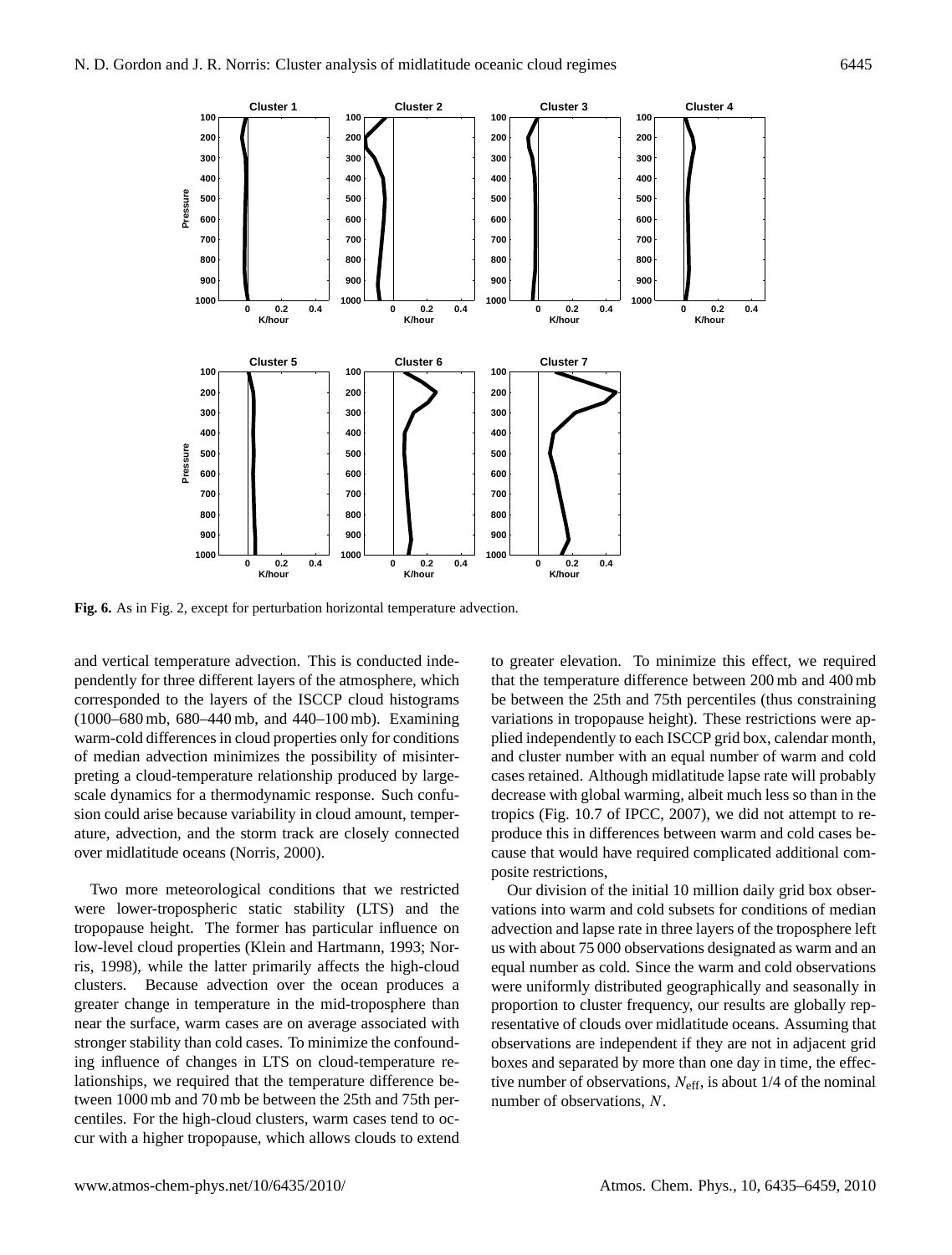

**Fig. 7.** Composite spatial distributions of the perturbation frequency of each cluster around a central grid box with the Strong Frontal cluster.

# **8 Impact of increasing temperature on cloud properties**

Since we are interested in how cloud properties change with increasing tropospheric temperature, we examined differences between the warm and cold cases. Figure 13 shows IS-CCP CTP- $\tau$  histograms for the average warm minus cold difference in cloud fraction for each of the seven clusters. Unshaded areas of the histograms represent regions where the difference was not significant at the 95% confidence level.

We calculated confidence levels using a bootstrap method wherein two sets of  $N_{\text{eff}}$  values were randomly selected from the combined set of  $N$  warm  $+N$  cold observations for each cluster, and the average difference between the two sets was calculated. This procedure was repeated 1000 times to determine how likely the observed difference could have occurred by chance. Table 4 shows cluster average, warm average, cold average, and warm-cold differences in grid box mean cloud properties for each cluster per degree change in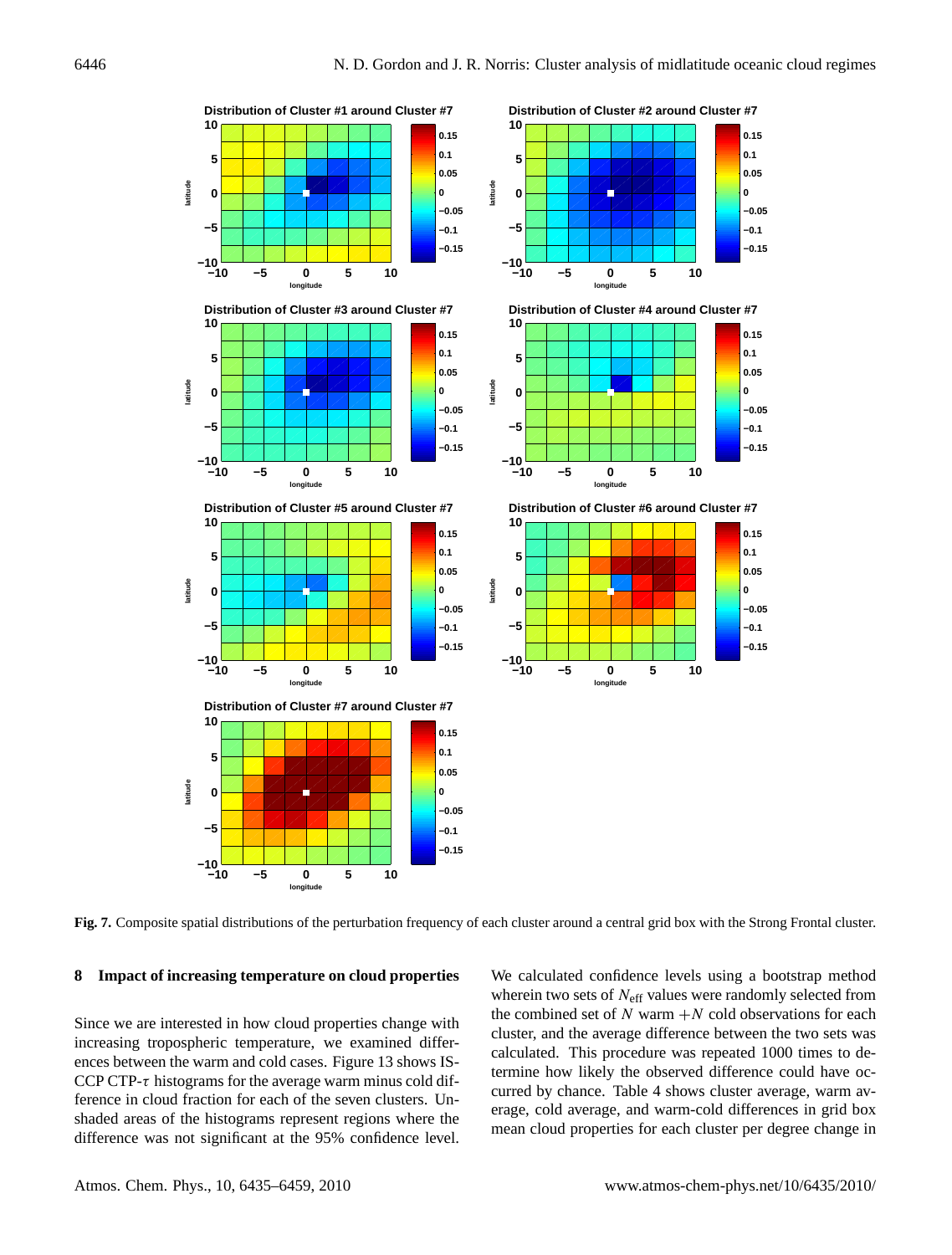

**Fig. 8.** Annual mean climatological spatial distributions of the frequency of each cluster, **(a)** Small Cumulus, **(b)** Large Cumulus, **(c)** Stratocumulus/Stratus, **(d)** Deep Altostratus, **(e)** Cirrus, **(f)** Weak Frontal, and **(g)** Strong Frontal.

temperature. Those differences that are different from zero at the 95% confidence level are displayed in bold in Table 4. We used an ISCCP look-up table (corresponding to Fig. 3.13) in Rossow et al., 1996) to convert visible cloud optical thickness to infrared window cloud emissivity.

Figure 13 and Table 4 show a generally consistent reduction in cloud fraction, increase in cloud-top pressure (lowering of cloud top), and increase in optical thickness across all clusters for increasing temperature. Cluster 1 (Small Cu) exhibits the largest decrease in cloud fraction at  $-2.3\%$  K<sup>-1</sup>, accompanied by increases in cloud-top pressure and optical thickness. The other low-level cloud clusters (Large Cu and Sc/St) have smaller reductions in cloud fraction and larger increases in cloud-top pressure  $(+6.9 \text{ and } +9.1 \text{ mb K}^{-1})$ , respectively). The enhancement of optical thickness for the small Cu and Large Cu clusters  $(+0.13 K^{-1}$  and  $+0.09 K^{-1}$ , respectively) is produced by a decrease in the occurrence of

optically thin clouds and an increase in the occurrence of optically thick clouds within the grid box (Fig. 13). Cluster 3 (Sc/St) is the only cluster with a reduction in optical thickness for increasing temperature  $(-0.05 \text{ K}^{-1})$ , which is due to a decrease in the occurrence of optically thick clouds (Fig. 13).

Cluster 4 (Deep As) shows little change in cloud fraction or cloud-top pressure but has the largest change in optical thickness  $(+0.33 \text{ K}^{-1})$ , as seen in Table 4. The latter is produced by a decrease in the occurrence of optically thin clouds and an increase in the occurrence of optically thick clouds (Fig. 13). Cluster 5 (Cirrus) exhibits a reduction in cloud fraction  $(-0.9\% \text{ K}^{-1})$ , and it is the only cluster with a substantial decrease in cloud-top pressure  $(-3.8 \text{ mb K}^{-1})$ caused by a reduction in the occurrence of low-level clouds. For the weak frontal cluster, the only significant change with warmer temperature is an increase in optical thickness of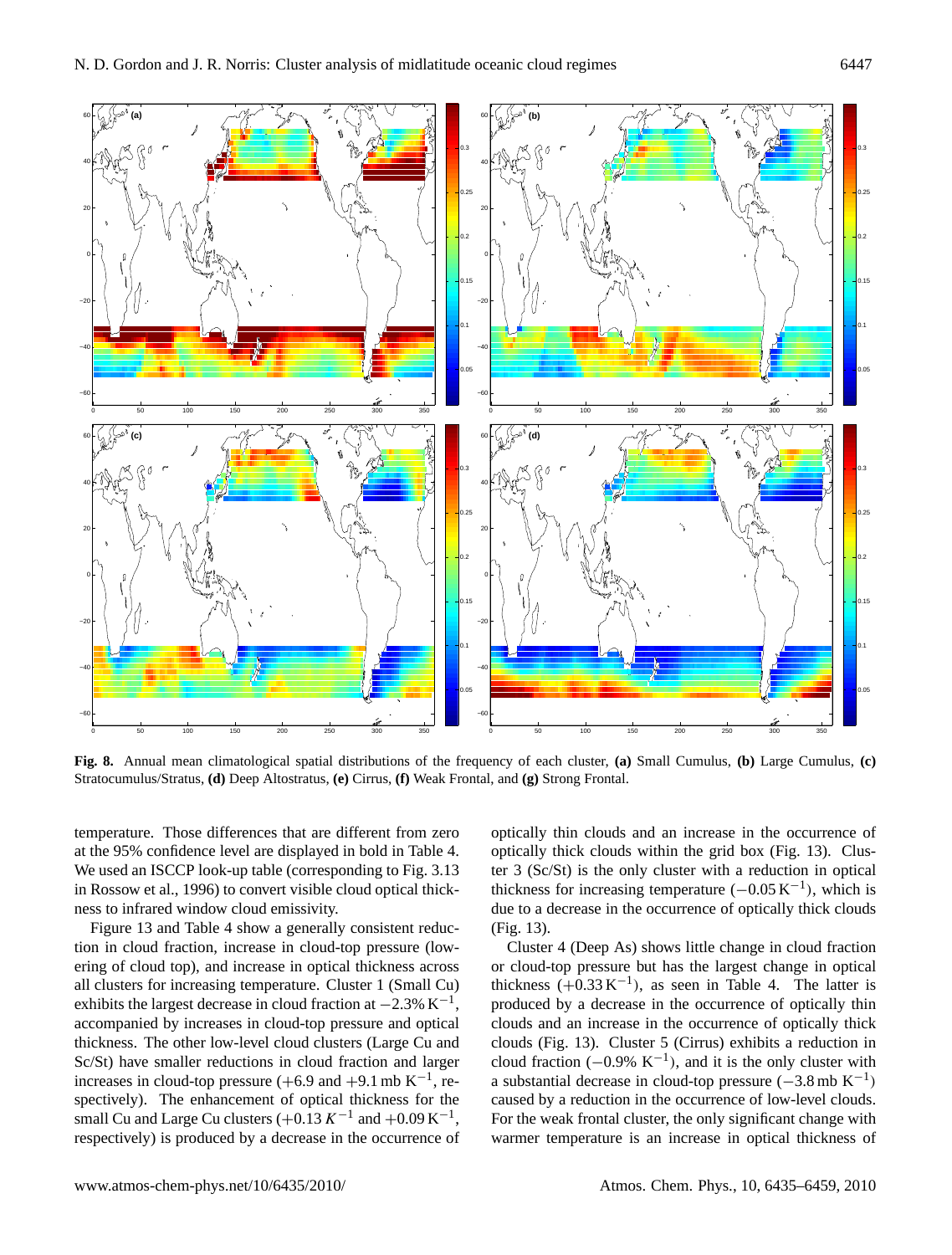

**Fig. 8.** Continued.

 $+0.25 \text{ K}^{-1}$  due to the more frequent occurrence of optically thick clouds. The strong frontal cluster exhibits no significant changes with increasing temperature (Table 4).

Although there is substantial noise due to small sample sizes for individual grid boxes, the geographical and seasonal distributions of differences in cloud properties between warm and cold subsets for a given cluster appear to be uniform (not shown). This suggests that the information in Table 4 represents the general response of various cloud regimes to warming rather than a particular response driven by a change only in one region or season.

To provide context for how cloud properties change with temperature, we present the average vertical profiles of meteorological parameters derived from NCEP Reanalysis for the warm and cold subsets of each cluster. Figure 14 shows the vertical profiles of temperature anomalies with respect to grid box and calendar month means. By construction, the warm subset has warmer tropospheric temperature than the cold subset, with the average cluster temperature profile (Fig. 3) lying between them. Although the anomalies are not vertically uniform, the difference between warm and cold profiles is nearly constant within the troposphere, suggesting that the cloud differences cannot be ascribed to differences in lapse rate. Figure 15 shows relative humidity anomalies for warm and cold subsets, and warm cases have a greater grid box relative humidity that is statistically significant and extends over a larger vertical range than cold cases. The implied increase in geometric thickness for warm-subset clouds is consistent with the tendency for larger cloud optical thickness but not with the tendency for greater cloud-top pressure (Table 4). Specific humidity anomalies are substantially larger in the lower troposphere for the warm subset (Fig. 16), as may be expected from the increase in saturation-specific humidity with increasing temperature. Vertical velocity has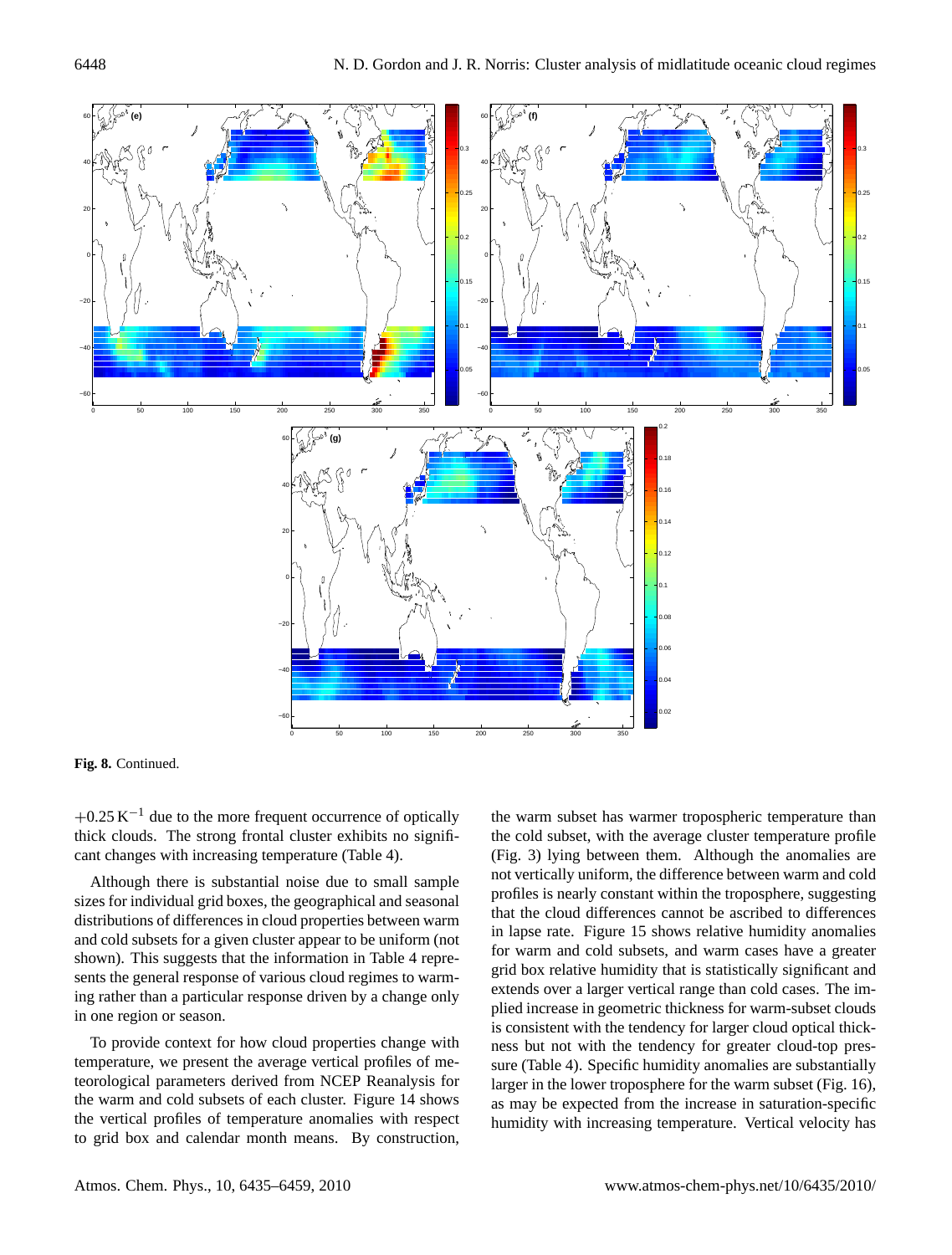

**Fig. 9.** Seasonal mean climatological spatial distributions of the frequency of Cluster 2 (Large Cumulus), **(a)** DJF and **(b)** JJA.



**Fig. 10.** As in Fig. 9, except for Cluster 3 (Stratocumulus/Stratus), **(a)** DJF and **(b)** JJA.

a large influence over midlatitude ocean cloudiness (Lau and Crane, 1995; Norris and Klein, 2000; Weaver and Ramanathan, 1997), and Fig. 17 shows that vertical profiles of vertical velocity anomalies are almost exactly the same for warm and cold subsets. This result gives us confidence that our restriction of temperature advection to near-median values successfully eliminated differences in the large-scale dynamical forcing of clouds in the warm and cold subsets of each cluster.

# **9 Impact of increasing temperature on radiative properties**

The effects of temperature modification of cloud properties on the climate system can be better understood by examining changes in radiation flux. Table 5 shows the TOA SW cloud radiative forcing (SWCRF) averaged over the entire cluster, only warm cases, only cold cases, and their difference. Following Ramanathan et al. (1989), we define SWCRF as clearsky upwelling flux minus all-sky upwelling flux; thus negative values have a cooling effect on climate. Note that allsky flux includes flux from both clear and cloudy portions of a grid box. In order to understand how changes in cloud fraction and optical thickness separately affect SWCRF, we divide it into the following components,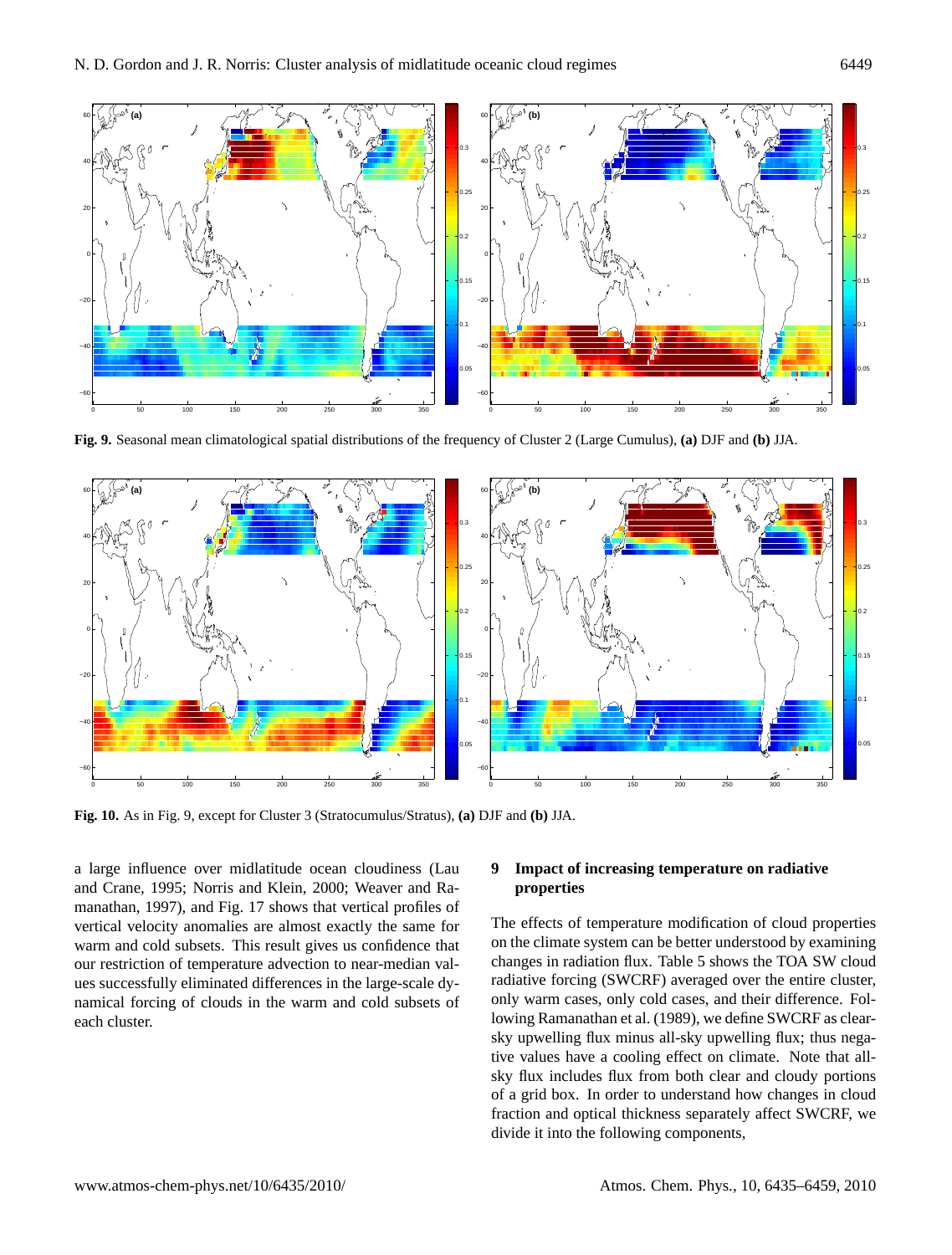|                                  | $1 -$    | $2 -$    | $3-$    | $4-$     | $5-$     | $6-$         | $7 -$                 |
|----------------------------------|----------|----------|---------|----------|----------|--------------|-----------------------|
|                                  | Small Cu | Large Cu | Sc/St   | Deep As  | $\rm Ci$ | Weak Frontal | <b>Strong Frontal</b> |
| Cluster Frequency (%)            | 27.5     | 18.4     | 16.5    | 14.0     | 11.3     | 7.7          | 4.3                   |
| $Warm - Cold Difference (K)$     | 2.25     | 2.23     | 2.25    | 2.58     | 2.37     | 2.45         | 2.37                  |
| Cluster Cloud Fraction (%)       | 54.1     | 77.8     | 92.9    | 97.5     | 87.4     | 99.0         | 99.4                  |
| Warm Subset (%)                  | 45.5     | 75.8     | 92.0    | 97.7     | 85.0     | 99.3         | 99.5                  |
| Cold Subset (%)                  | 50.7     | 77.1     | 92.9    | 97.9     | 87.0     | 99.4         | 99.5                  |
| Difference $(\% K^{-1})$         | $-2.3$   | $-0.6$   | $-0.4$  | $-0.1$   | $-0.9$   | 0.0          | 0.0                   |
| Cluster CTP (mb)                 | 658.2    | 781.0    | 776.4   | 584.3    | 431.8    | 382.6        | 347.6                 |
| Warm Subset (mb)                 | 679.2    | 799.2    | 795.0   | 588.1    | 425.2    | 389.1        | 350.9                 |
| Cold Subset (mb)                 | 668.7    | 783.8    | 774.5   | 589.5    | 434.1    | 388.5        | 349.0                 |
| Difference (mb $K^{-1}$ )        | $+4.6$   | $+6.9$   | $+9.1$  | $-0.5$   | $-3.8$   | $+0.3$       | $+0.8$                |
| <b>Cluster Optical Thickness</b> | 3.63     | 2.89     | 7.19    | 8.30     | 2.30     | 8.90         | 23.08                 |
| Warm Subset                      | 3.32     | 2.89     | 7.07    | 8.30     | 2.12     | 9.06         | 22.63                 |
| Cold Subset                      | 3.03     | 2.69     | 7.19    | 7.46     | 2.06     | 8.44         | 22.63                 |
| Difference $(K^{-1})$            | $+0.13$  | $+0.09$  | $-0.05$ | $+0.33$  | $+0.03$  | $+0.25$      | 0.00                  |
| <b>Cluster Emissivity</b>        | 0.835    | 0.823    | 0.979   | 0.985    | 0.776    | 0.993        | 1.000                 |
| Warm Subset                      | 0.825    | 0.823    | 0.979   | 0.986    | 0.750    | 0.994        | 1.000                 |
| Cold Subset                      | 0.802    | 0.805    | 0.978   | 0.981    | 0.746    | 0.992        | 1.000                 |
| Difference $(K^{-1})$            | $+0.010$ | $+0.008$ | 0.000   | $+0.002$ | $+0.002$ | $+0.001$     | 0.000                 |

**Table 4.** Average cloud properties for the entire cluster, warm subset, cold subset, and the difference between the two divided by the temperature change for each cluster (Subsets different at the 95% confidence level are in bold).

**Table 5.** Average total SWCRF, SWCRF from cloud fraction change, and SWCRF from albedo change for entire the cluster, warm subset, cold subset, and the difference between the two (per degree temperature change; Subsets different at the 95% confidence level are in bold).

|                                   | $1 -$    | $2-$     | $3 -$   | $4-$      | $5 -$   | $6-$         | $7 -$                 |
|-----------------------------------|----------|----------|---------|-----------|---------|--------------|-----------------------|
|                                   | Small Cu | Large Cu | Sc/St   | Deep As   | Ci      | Weak Frontal | <b>Strong Frontal</b> |
| Cluster Total SWCRF ( $Wm^{-2}$ ) | $-39.0$  | $-40.5$  | $-97.0$ | $-112.9$  | $-55.0$ | $-123.1$     | $-168.4$              |
| Warm Subset $(Wm^{-2})$           | $-30.8$  | $-38.8$  | $-93.9$ | $-113.1$  | $-51.1$ | $-125.2$     | $-167.1$              |
| Cold Subset $(Wm^{-2})$           | $-32.3$  | $-38.5$  | $-96.6$ | $-109.3$  | $-51.8$ | $-122.6$     | $-167.2$              |
| Difference ( $Wm^{-2} K^{-1}$ )   | $+0.7$   | $-0.2$   | $+1.2$  | $-1.5$    | $+0.3$  | $-1.1$       | $+0.1$                |
| $SWCRF_{CF}$                      |          |          |         |           |         |              |                       |
| Warm Subset $(Wm^{-2})$           | $-25.7$  | $-36.7$  | $-95.3$ | $-111.13$ | $-47.3$ | $-117.3$     | $-162.8$              |
| Cold Subset $(Wm^{-2})$           | $-28.6$  | $-37.3$  | $-96.3$ | $-111.35$ | $-48.5$ | $-117.4$     | $-162.8$              |
| Difference $(Wm^{-2})$            | $+1.3$   | $+0.3$   | $+0.5$  | $+0.1$    | $+0.5$  | $+0.1$       | 0.0                   |
| SWCRFalbedo                       |          |          |         |           |         |              |                       |
| Warm Subset $(Wm^{-2})$           | $-27.5$  | $-37.4$  | $-95.0$ | $-113.2$  | $-48.0$ | $-118.7$     | $-162.7$              |
| Cold Subset $(Wm^{-2})$           | $-26.8$  | $-36.5$  | $-96.6$ | $-109.3$  | $-47.9$ | $-116.1$     | $-162.8$              |
| Difference $(Wm^{-2})$            | $-0.3$   | $-0.4$   | $+0.7$  | $-1.5$    | 0.0     | $-1.1$       | $+0.1$                |

$$
SWCRF = -f\alpha SW \downarrow^{TOA} \tag{1}
$$

$$
\alpha = \alpha_{\text{overcast}} - \alpha_{\text{clear}} = \frac{\text{SW} \uparrow_{\text{overcast}}^{\text{TOA}} - \text{SW} \uparrow_{\text{clear}}^{\text{TOA}}}{\text{SW} \downarrow^{\text{TOA}}} \tag{2}
$$

scene (Table 5). The individual impacts of cloud fraction and albedo changes on SWCRF are defined as follows.

$$
\Delta \text{SWCRF}_{\text{CF}} = -\Delta f \overline{\alpha} \text{SW} \downarrow^{\text{TOA}} \tag{3}
$$

$$
\Delta \text{SWCRF}_{\alpha} = -\overline{f} \Delta \alpha \text{SW} \downarrow^{\text{TOA}} \tag{4}
$$

where f is cloud fraction and  $\alpha$  is the difference between the albedo of an overcast scene and the clear-sky albedo. Albedo values were obtained by dividing TOA upwelling SW flux by insolation. For all clusters, the changes to clear-sky albedo are smaller than the changes to the albedo of the overcast

where the overbar indicates the cluster average.  $\triangle$ SWCRF<sub>CF</sub> represents the modification in SWCRF resulting from the warm minus cold difference in cloud fraction multiplied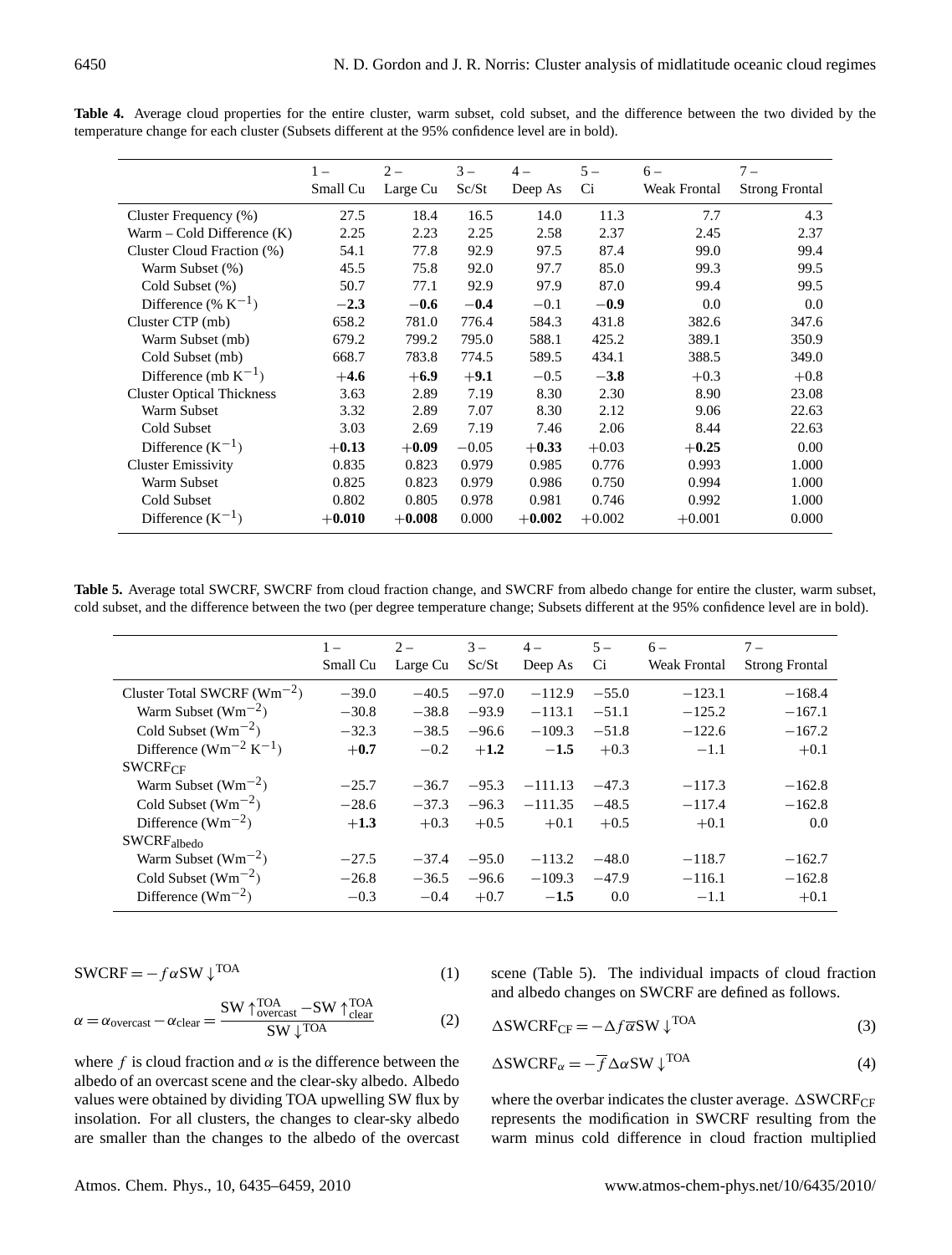

**Fig. 11.** JJA mean climatological spatial distribution of the frequency of Cluster 4 (Deep Altostratus).

by the average cluster albedo and diurnal insolation, and  $\triangle$ SWCRF<sub> $\alpha$ </sub> represents the modification in SWCRF resulting from the warm minus cold difference in albedo multiplied by average cluster cloud fraction and diurnal insolation. The fact that the sum of  $\triangle$ SWCRF<sub>CF</sub> and  $\triangle$ SWCRF<sub> $\alpha$ </sub> is nearly the same as the total change in SWCRF indicates that, within a particular cloud regime, there is little correlation between variability in cloud fraction and variability in cloud albedo. All calculations are conducted such that a positive number represents a net radiative warming of the climate system for an increase in temperature.

For Cluster 1 (Small Cu), the radiative warming associated with a reduction in cloud fraction is only partially balanced by a radiative cooling associated with a small increase in albedo/optical thickness, resulting in a total SW radiative warming of  $+0.7 \text{ Wm}^{-2} \text{ K}^{-1}$  (Tables 4 and 5). For Cluster 2 (Large Cu), the small radiative warming due to a decrease in cloud fraction is contrastingly more than compensated for by the radiative cooling from the increased optical thickness of these clouds (total SW radiative cooling is  $-0.2 \text{ Wm}^{-2}$  $K^{-1}$ ). The reductions in cloud fraction and optical thickness with increasing temperature for Cluster 3 (Sc/St) both contribute to SW radiative warming (total is  $+1.2 \text{ Wm}^{-2}$  $K^{-1}$ ). Clusters 4 and 6 (Deep As and Weak Frontal) have the greatest differences in total SW radiative cooling  $(-1.5)$ and  $-1.1 \text{ Wm}^{-2} \text{ K}^{-1}$ , respectively), both of which are the result of the increase in cloud optical thickness, but Cluster 7 (Strong Frontal) experiences very little change in SWCRF because its extensive and optically thick clouds are near radiative saturation. The SW radiative warming of  $+0.3 \text{ Wm}^{-2}$  $K^{-1}$  for Cluster 5 (Cirrus) primarily results from the reduction of cloud fraction, while changes in optical thickness have small impact.



**Fig. 12.** As in Fig. 11, except for Cluster 5 (Cirrus).

Our observational method is not a suitable analogue for the global warming scenario when calculating the difference between the average LWCRF for the warm and cold subsets. This is because tropospheric temperature differences are substantially larger than surface temperature differences in our analysis (i.e., daily temperature variability is larger for the troposphere than for the ocean surface), unlike the more uniform surface and atmospheric warming expected from a doubling of  $CO<sub>2</sub>$  (IPCC, 2007). Because LW emission is sensitive to temperature, our observational analysis will underestimate the upwelling LW flux from the surface relative to what will happen during future climate change and thus produce biased LWCRF. Despite our inability to quantify the total LW radiative change between warm and cold subsets, we can nonetheless examine changes in components of LWCRF, defined here as the product of cloud fraction and the difference between upwelling TOA clear-sky and overcast LW flux.

$$
LWCRF = f(LW \uparrow_{clear}^{TOA} - LW \uparrow_{overast}^{TOA})
$$
 (5)

Overcast LW flux is defined as follows,

$$
LW \uparrow_{\text{overcast}}^{\text{TOA}} = (1 - g_{\text{ac}})[\varepsilon \sigma T_{\text{CT}}^4 + (1 - \varepsilon)LW \uparrow_{\text{bc}}] \tag{6}
$$

where  $g_{ac}$  is the above-cloud greenhouse parameter,  $\varepsilon$  is the cloud emissivity,  $\sigma$  is the Stefan-Boltzmann constant,  $T_{CT}$  is the temperature at cloud top, and LW $\uparrow$ <sub>bc</sub> is the upwelling LW flux coming from beneath the cloud. Overcast refers to the flux that would occur if the entire scene were filled with clouds. We will not consider how LWCRF may be affected by changes in clear-sky LW flux in the present analysis, which has the advantage of avoiding possible disagreement between the sign of the CRF change and the sign of the cloud feedback that was noted by Soden et al. (2008).

The above-cloud greenhouse parameter accounts for the reduction in upwelling radiation that occurs between the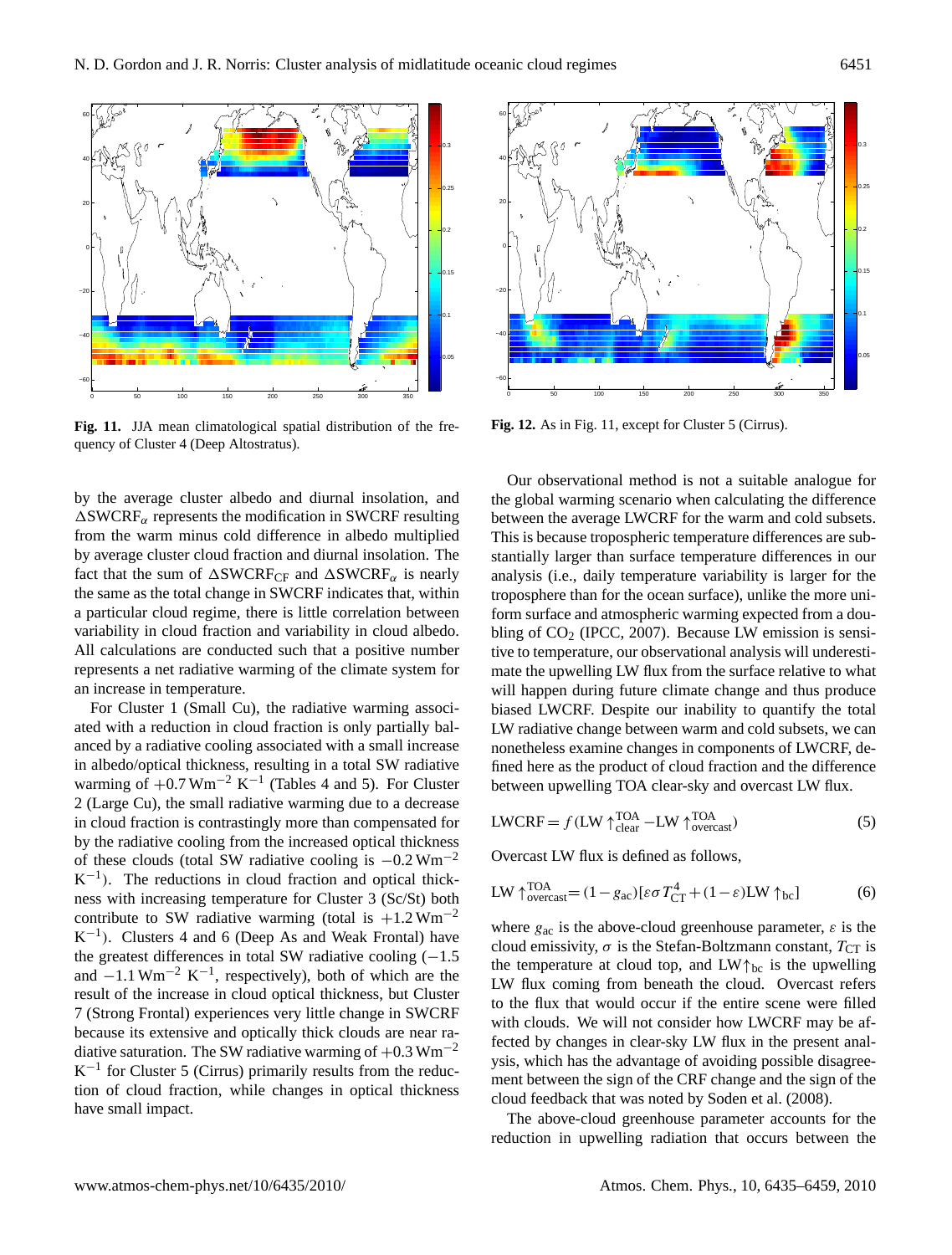

**Fig. 13.** ISCCP histograms of difference in cloud fraction between warm and cold subsets for each cluster.

cloud top level and the top of the atmosphere. It is similar to the greenhouse parameter devised by Raval and Ramanathan (1989) and Cess and Udelhofen (2003), except that instead of accounting for the ratio in surface and TOA LW flux, we are interested in the ratio of cloud level and TOA LW flux. The upwelling flux at cloud level is composed of thermal emission by the cloud as well as a portion of LW flux from below transmitted through the cloud. For cloud regimes that have near-unit emissivity, namely Sc/St, Deep As, Weak Frontal, and Strong Frontal, the transmission of below-cloud LW flux will be negligible. Using values of TOA overcast LW flux and  $T_{CT}$  (Table 1), we calculated average  $g_{ac}$  for those four clusters with  $\varepsilon \approx 1$ . Figure 18 demonstrates that gac varies nearly linearly with cloud-top pressure (i.e., inversely with atmospheric mass above the cloud top). Assuming that this is the only factor controlling  $g_{ac}$ , we interpolate the values in Fig. 18 to the average cloud-top pressures of the remaining clusters to obtain  $g_{ac}$  for those clusters with  $\varepsilon < 1$ . With these estimates for the fraction of upwelling radiation absorbed by the atmosphere above the cloud for each cluster, we can use Equation 6 to calculate the below-cloud LW flux for the three clusters with  $\varepsilon$  < 1 (Table 6).

Using cluster average values of LW flux that do not suffer from disproportionate changes in tropospheric and surface temperature, we can calculate the individual impacts of changes in cloud fraction, cloud emissivity, and cloud-top pressure on LWCRF:

$$
\Delta LWCRF_{CF} = \Delta f \left( \overline{LW} \uparrow_{\text{clear}}^{\text{TOA}} - \overline{LW} \uparrow_{\text{overcast}}^{\text{TOA}} \right) \tag{7}
$$

$$
\Delta L WCRF_{\varepsilon} = -\overline{f}(1 - \overline{g_{ac}}) \Delta \varepsilon [\sigma \overline{T}_{CT}^4 - \overline{LW} \uparrow_{bc}]
$$
 (8)

$$
\Delta LWCRF_{CTP} = -\overline{f}(1 - \overline{g_{ac}})[4\overline{\varepsilon}\sigma \overline{T}_{CT}^3 d\overline{T/dp} \Delta p_{CT}] \qquad (9)
$$

As before, the overbar indicates cluster averages and the  $\Delta$  indicates the difference between warm and cold subsets. The change in cloud-top pressure  $\Delta p_{CT}$  was converted to a change in cloud-top temperature using cluster average lapse rate from the NCEP reanalysis. Values for  $\triangle LWCRF_{CF}$ ,  $\triangle LWCRF_{\epsilon}$ , and  $\triangle LWCRF_{CTP}$  are displayed in Table 7. The consistent reduction in cloud fraction with increasing temperature across clusters results in a negative change to LWCRF, which acts as a cooling effect on the climate. Enhanced cloud emissivity (parallel to enhanced visible cloud optical thickness) with warming reduces the transmission of upwelling LW flux through those clouds with  $\varepsilon$  < 1 and produces a positive change in LWCRF, with the largest modification for the Cirrus regime, which is also the cluster with the smallest mean emissivity. The largest contribution to changes in LWCRF comes from shifts in cloud-top pressure.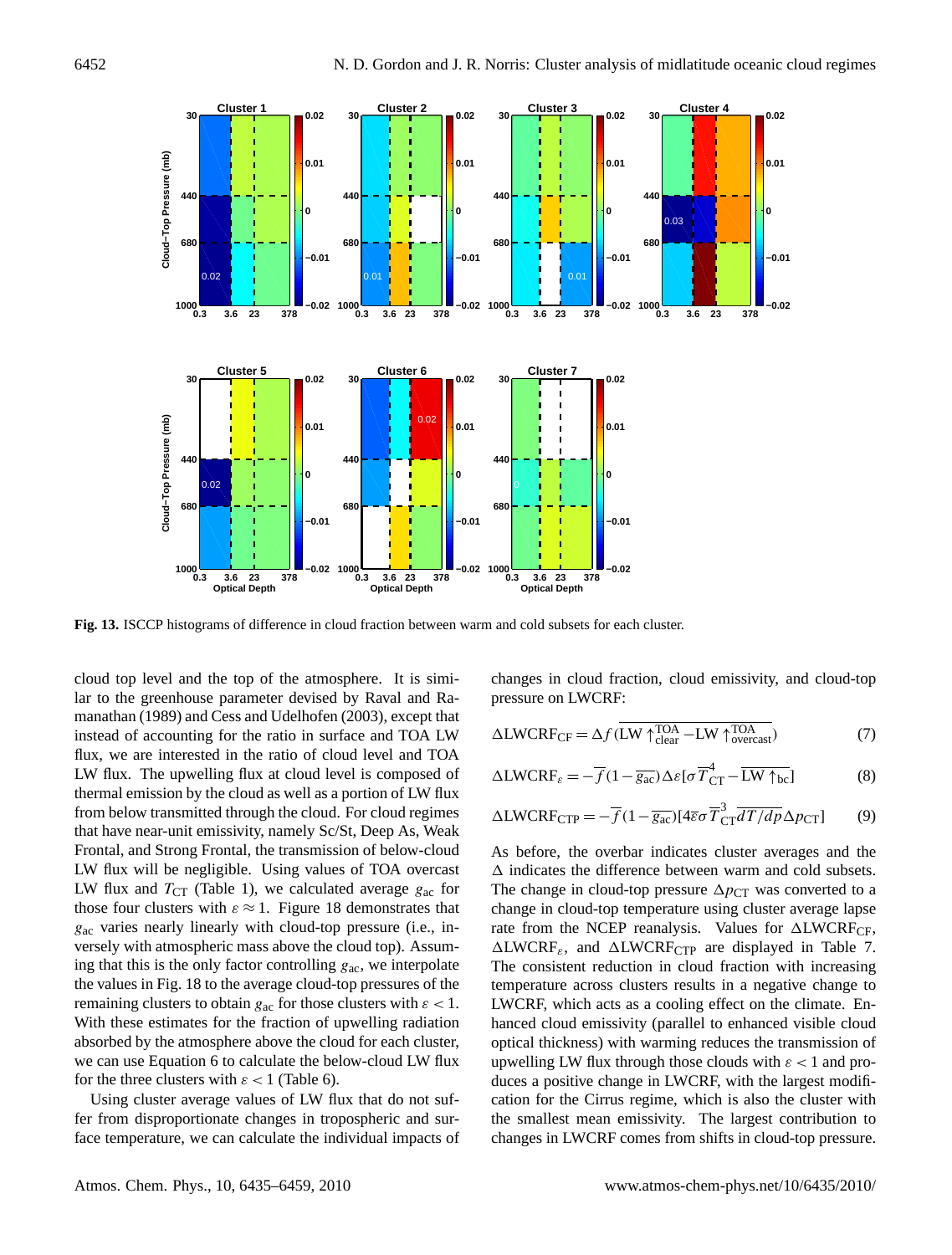

**Fig. 14.** Vertical profiles of temperature anomalies for warm (red) and cold (blue) subsets for each cluster from the NCEP reanalysis.

**Table 6.** Below-cloud upwelling LW flux.

|                                                    | $2 -$<br>Small Cu Large Cu Cirrus | $5 -$ |
|----------------------------------------------------|-----------------------------------|-------|
| Cluster LW <sub>bc</sub> (Wm <sup>-2</sup> ) 305.0 | 357.7                             | 338.0 |

The three low-level clusters exhibit a lowering of cloud top, leading to greater LW emission and a negative change in LWCRF, but the Cirrus cluster shows a rising cloud top, leading to less LW emission and a positive change in LWCRF.

Assuming that variations in cloud fraction, cloud emissivity, and cloud-top pressure are uncorrelated within each cluster, we can sum their individual contributions to LWCRF to obtain an approximation of the total LWCRF change associated with the difference between the warm and cold subsets. These are listed in Table 8, and indicate that the Cirrus cluster (+1.0  $Wm^{-2} K^{-1}$ ) has the largest positive change in LWCRF for increasing temperature, corresponding to a warming effect on the climate system. The other clusters exhibit either a weakly positive or largely negative change (near zero to  $-1.5 \text{ Wm}^{-2} \text{ K}^{-1}$ ). For the low-level clusters, the summed LW radiative cooling values are larger than any

of the total SW radiative heating values, resulting in net radiative cooling for all low-level cloud regimes  $(-0.4, -0.9,$ and  $-0.3$  Wm<sup>-2</sup> K<sup>-1</sup> for Small Cu, Large Cu, and Sc/St, respectively). The net radiative cooling for the low-level cloud regimes results from a reduction in greenhouse effect due to lower mean cloud top height and less cloud cover that is larger than the reduction in solar reflection due to less cloud cover. LW radiative changes are very small for the Deep As and Weak Frontal clusters, and SW radiative cooling due to enhanced optical thickness dominates to produce net radiative cooling for these cloud regimes  $(-1.1 \text{ and } -1.0 \text{ Wm}^{-2})$ K<sup>-1</sup> for Deep As and Weak Frontal, respectively). LW, SW, and net radiative effects are small for the Strong Frontal cloud regime, and Cirrus is the only cloud regime for which there is both LW and SW radiative warming for increasing temperature (net value is  $+1.3 \text{ Wm}^{-2} \text{ K}^{-1}$ ). The only clusters that have a change in total LWCRF that is distinct from zero at the 95% confidence level are the Large Cu and Sc/St clusters. When averaged over all clusters, weighting by frequency of cluster occurrence, the net radiative difference between warm and cold subsets is  $-0.5 \text{ Wm}^{-2} \text{ K}^{-1}$ ; however this is not a statistically significant change.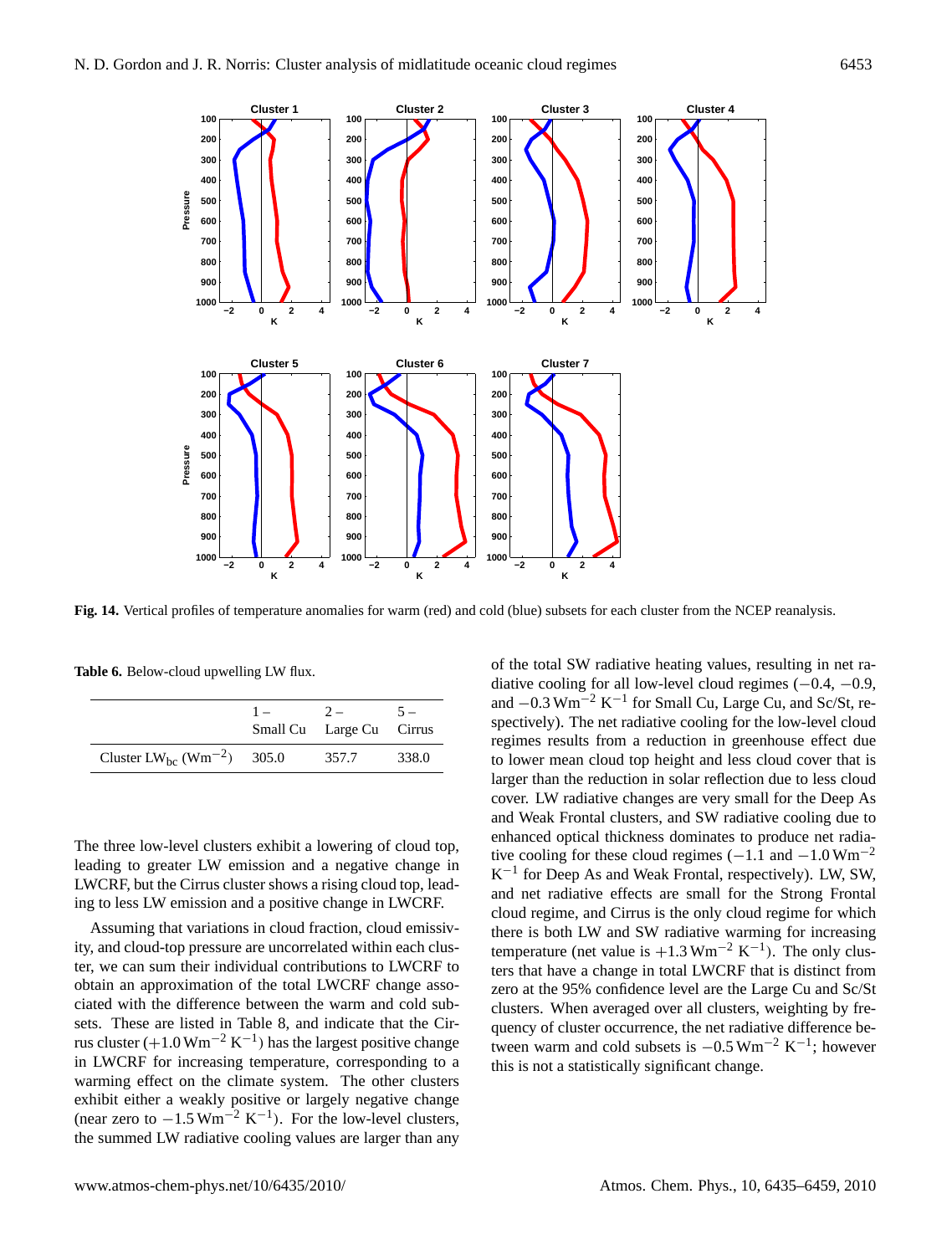

**Fig. 15.** As in Fig. 14, except for relative humidity anomalies.

**Table 7.** Average LWCRF from cloud fraction change, LWCRF from emissivity change, and LWCRF from cloud-top pressure change for the difference between the warm and cold subsets (per degree temperature change; Subsets different at the 95% confidence level are in bold).

|                                                                                           |        |        | $3-$        | $4-$   |        | $6 -$<br>Small Cu Large Cu Sc/St Deep As Cirrus Weak Frontal Strong Frontal |        |
|-------------------------------------------------------------------------------------------|--------|--------|-------------|--------|--------|-----------------------------------------------------------------------------|--------|
| $\triangle LWCRF_{CF}$ (Wm <sup>-2</sup> K <sup>-1</sup> )                                | $-0.6$ |        | $-0.1 -0.1$ | 0.0    | $-0.5$ | 0.0                                                                         | 0.0    |
| $\triangle$ LWCRF <sub><math>\varepsilon</math></sub> (Wm <sup>-2</sup> K <sup>-1</sup> ) | $+0.1$ | $+0.3$ | 0.0         | $+0.2$ | $+0.4$ | $+0.2$                                                                      | 0.0    |
| $\triangle LWCRF_{CTT}$ (Wm <sup>-2</sup> K <sup>-1</sup> )                               | $-0.5$ |        | $-0.9 -1.4$ | $+0.1$ | $+1.1$ | $-0.1$                                                                      | $-0.3$ |

#### **10 Discussion**

The broad results of the preceding analysis suggest that a warmer troposphere promotes reduced cloud fraction, enhanced cloud optical thickness, a lower cloud top for lowlevel clouds, and a higher cloud top for cirrus over the midlatitude ocean. Since this study was constructed to eliminate variations in temperature associated with horizontal and vertical advection along with variations in lapse rate, we presume that the observed changes are directly connected to increased temperature rather than large-scale dynamical processes. The reduction in cloud fraction with warmer temperature is consistent with the findings of previous investigations of cloud-temperature relationships over midlatitude oceans (Norris and Leovy, 1994; Weare, 1994; Norris and Iacobellis, 2005; Wagner et al., 2008), but the enhancement of cloud optical thickness may not be. Williams and Webb (2009), using a clustering routine to examine the response of GCMsimulated cloud regimes to a doubling of  $CO<sub>2</sub>$ , found that most models produced a shift towards optically thicker lowlevel clouds and more elevated high-level clouds with warming in the ice-free extratropics.

Theory suggests that adiabatic cloud liquid-water content will increase with temperature as a result of the increase in saturation vapor pressure, particularly at middle and high latitudes (Somerville and Remer, 1984; Betts and Harshvardhan, 1987). The conversion of ice to liquid at warmer temperature in mixed-phased clouds is also expected to enhance optical thickness at middle latitudes because cloud droplets have smaller size and fall out more slowly than ice crystals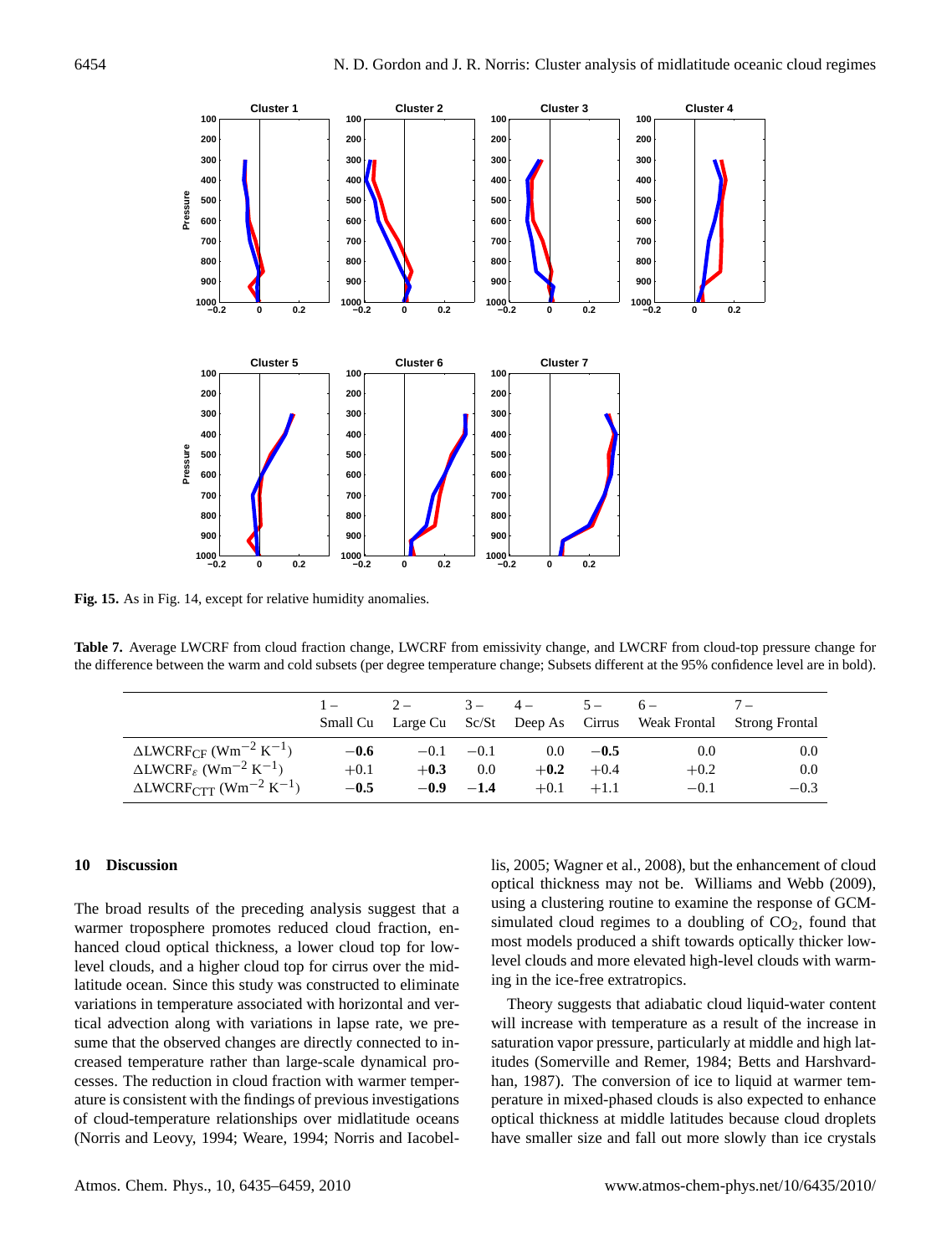

**Fig. 16.** As in Fig. 14, except for specific humidity anomalies.

**Table 8.** Total SWCRF and sum of LWCRF component changes for each cluster and the average from the midlatitude based on relative frequency of occurrence. (Subsets different at the 95% confidence level are in bold).

|                                               | $1 -$<br>Small Cu | $2 -$<br>Large Cu | $3 -$       | $4-$<br>$Sc/St$ Deep As | $5 -$<br>Cirrus | $6 -$<br><b>Weak Frontal</b> | $7 -$<br><b>Strong Frontal</b> | Midlatitude<br>Ocean Average |
|-----------------------------------------------|-------------------|-------------------|-------------|-------------------------|-----------------|------------------------------|--------------------------------|------------------------------|
| <b>Cluster Frequency</b><br>(% )              | 27.5              | 18.4              | 16.5        | 14.0                    | 11.3            | 7.7                          | 4.3                            |                              |
| Sum of LWCRF components<br>$(Wm^{-2} K^{-1})$ | $-1.1$            |                   | $-0.7 -1.5$ | $+0.3$                  | $+1.0$          | $+0.1$                       | $-0.3$                         |                              |
| <b>Total SWCRF</b><br>$(Wm^{-2} K^{-1})$      | $+0.7$            | $-0.2$            | $+1.2$      | $-1.5$                  | $+0.3$          | $-1.1$                       | $+0.1$                         |                              |
| Net CRF<br>$(Wm^{-2} K^{-1})$                 | $-0.4$            | $-0.9$            | $-0.3$      | $-1.1$                  | $+1.3$          | $-1.0$                       | $-0.3$                         | $-0.5$                       |

(Mitchell et al., 1989). Contrastingly, previous observational work using the same satellite cloud dataset as in this study indicates that cloud optical thickness decreases with temperature over the midlatitude North Pacific (Norris and Iacobellis, 2005). Tselioudis et al. (1992) also reported a decrease in optical thickness with temperature for midlatitude oceanic lowlevel clouds warmer than -10◦C, even when partially cloudfilled pixel effects are taken into account (Chang and Coakley, 2007). Two of the low-level cloud clusters examined in this study (Small Cu and Large Cu) exhibit an increase in optical thickness with temperature, and the third cluster (Sc/St) shows a decrease smaller than that reported by Tselioudis et al. (1992). These seemingly discrepant results can be reconciled by keeping in mind that our study calculated the partial derivative of cloud properties with respect to temperature, whereas the other studies calculated the total derivative. If large-scale dynamical processes happen to reduce cloud optical thickness, while coincidently enhancing temperature, that would create a negative, rather than positive, correlation. In the case of Norris and Iacobellis (2005), it is likely that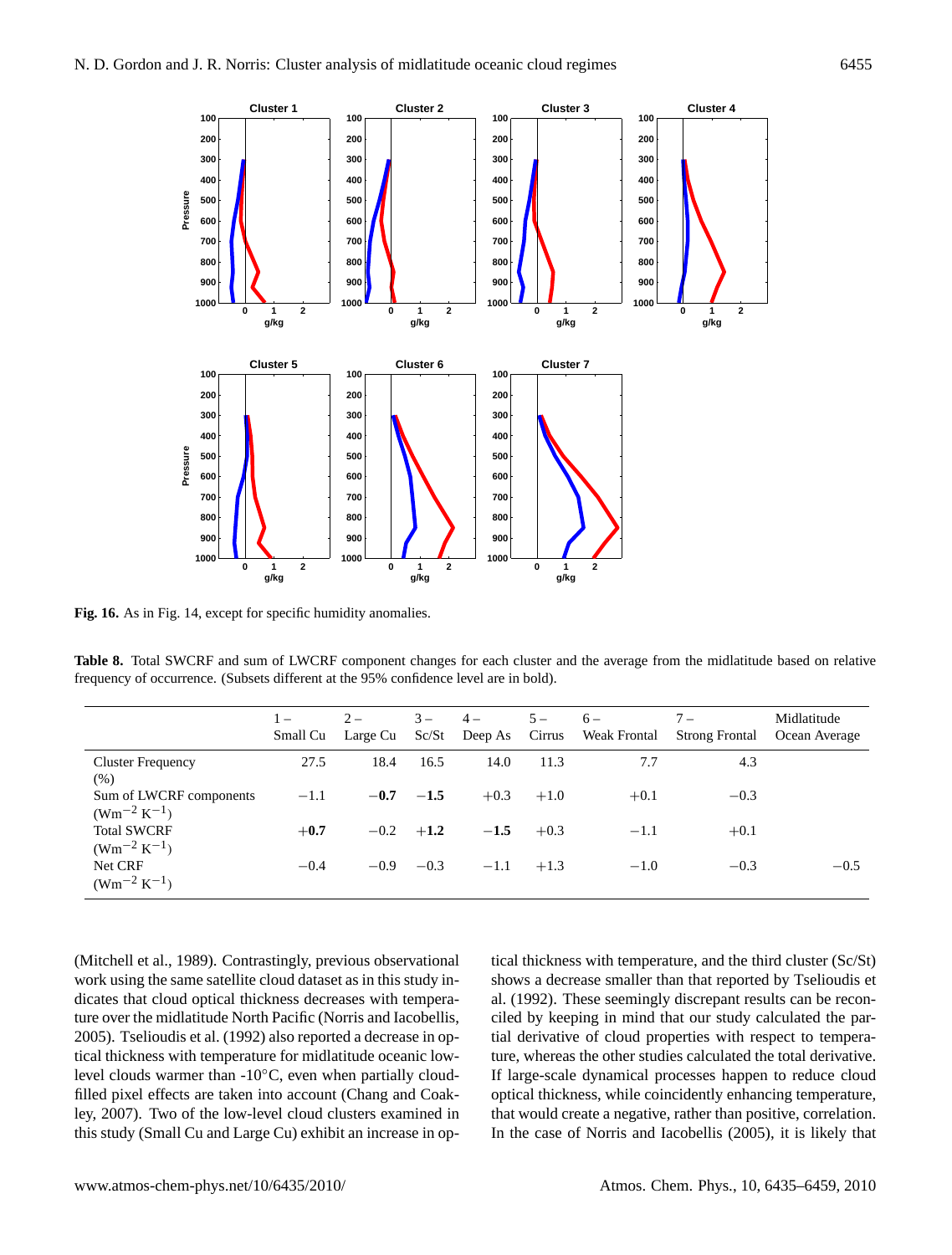

**Fig. 17.** As in Fig. 14, except for pressure vertical velocity profiles.

constraining vertical velocity only at 500 mb and advection only near the surface were insufficient to remove joint dynamical influences on cloudiness and temperature.

The presence of dynamical forcing may also explain why Norris and Iacobellis (2005), Chang and Coakley (2007), and Wagner et al. (2008) report that warmer temperatures are often associated with higher cloud tops, a result opposite our finding for low-level clouds. Another possibility is inaccurate or imprecise retrievals of average cloud-top pressure for a grid box with clouds at different levels.

Except for Cirrus, all cloud regimes over midlatitude oceans exhibit upwelling net radiation flux at TOA that is larger for the warm subset than for the cold subset. This result implies that, in terms of the direct response to temperature change, midlatitude oceanic clouds exert a weak negative feedback on the climate system. As the atmosphere warms due to increasing anthropogenic greenhouse gas concentrations, the increase in temperature modifies cloud properties such that more radiation goes out to space, thus mitigating the anthropogenic greenhouse radiative forcing. It is essential to keep in mind, however, that this does not mean that the total midlatitude ocean cloud feedback on the climate system is negative. Increasing temperature could also produce a change in atmospheric circulation that more strongly modifies cloud properties such that overall upwelling net radiation flux is reduced (e.g., a positive feedback). One potential positive feedback would be a poleward shift in the storm track and associated cloudiness that moves highalbedo clouds to a latitude where there is less insolation and thus less reflection back to space (e.g., Weaver, 2003). For subtropical low-level clouds, it appears that dynamical processes play a large role in producing a positive total cloud feedback on decadal and longer time scales (Clement et al., 2009).

# **11 Conclusions**

This study demonstrates how midlatitude oceanic clouds can be grouped into distinct regimes based on a k-means clustering algorithm applied to satellite-derived cloud fraction in three intervals of cloud-top pressure and three intervals of cloud optical thickness. Surface observations of cloud cover and morphological cloud type helped us interpret the radiatively based satellite cloud data and determine the vertical extent of clouds with high tops. Atmospheric dynamical and thermodynamical information, obtained from the NCEP/NCAR Reanalysis, enabled us to examine the synoptic environment and advective tendencies associated with the cloud regimes. The climatological spatial distribution and seasonal cycle of the frequencies of occurrence for each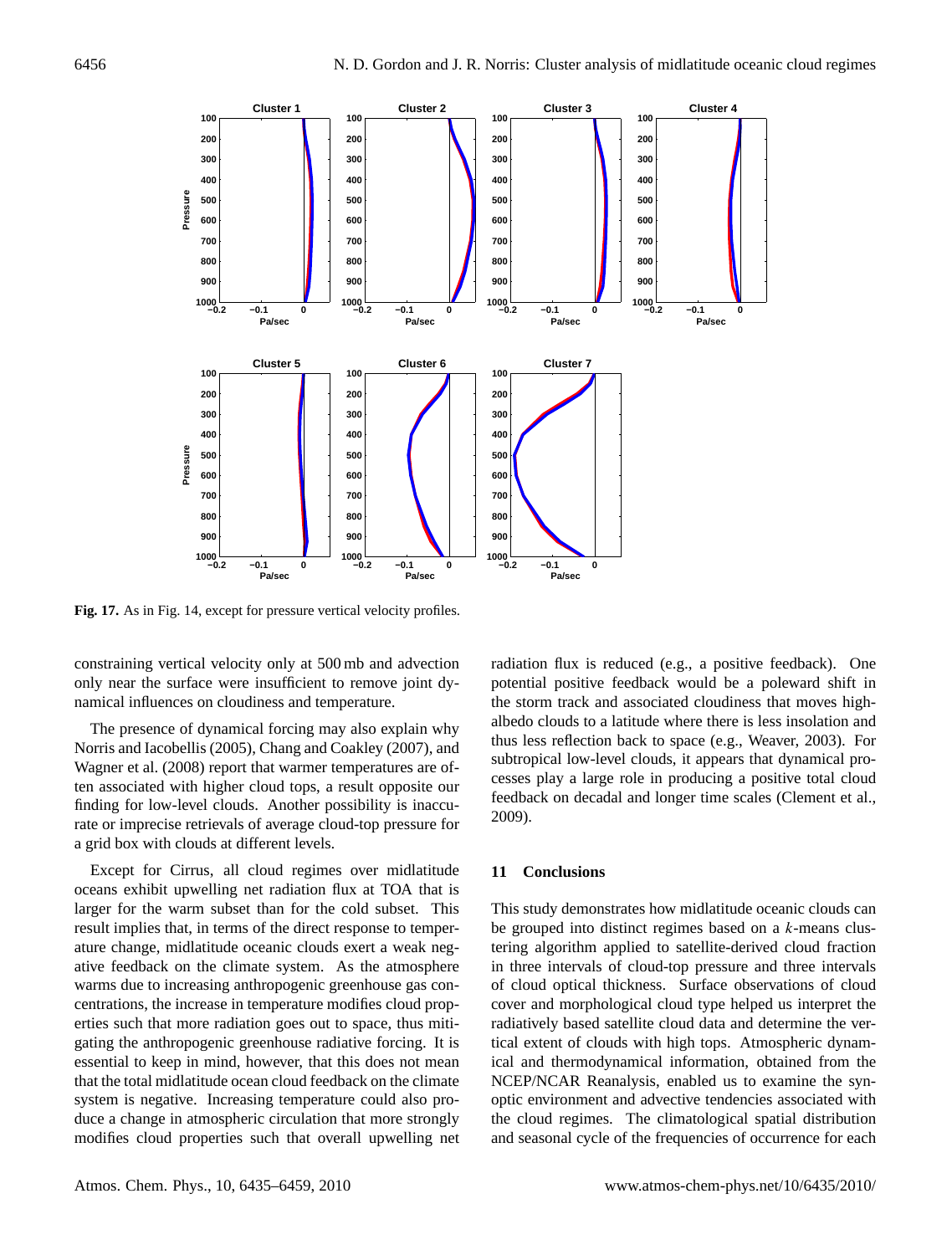cluster were consistent with dynamical processes generating each cloud regime.

Clusters 6 and 7 (Weak Frontal and Strong Frontal, respectively) have vertically extensive clouds with tops in the upper troposphere. They are associated with meteorological conditions indicative of being east of a trough in an upper-level synoptic wave: strong ascent, southwesterly flow, enhanced moisture throughout the troposphere, relatively warm temperature, and an elevated tropopause. These cloud regimes are climatologically most frequent in storm track regions and preferentially occur during the winter season. The low-level cloud clusters  $(1 - Small Cu, 2 - Large Cu, and 3 - Sc/St)$  are associated with weak descent, a dry upper troposphere, and relatively cool and dry horizontal advective tendencies, consistent with the expected dynamical conditions that would be associated with low-level clouds over the ocean. Cluster 2 (Large Cu) is climatologically most frequent during winter and occurs with a relatively cold temperature throughout the troposphere. In contrast, Cluster 3 (Sc/St) is climatologically most frequent during summer and occurs with a temperature inversion under a relatively warm free troposphere. Cluster 1 (Small Cu) is climatologically most frequent equatorward of 40◦ and exhibits little seasonal cycle. One of the remaining clusters, 5 – Cirrus, is most common east of continents and occurs with a dry lower troposphere and a moist upper troposphere produced by horizontal advective moistening and weak ascent. The last cluster, 4 – Deep As, is the only cloud regime with a top in the middle troposphere. It is most common poleward of 50° and resembles the frontal clusters, albeit with substantially smaller magnitude.

Each of these relatively homogeneous clusters was divided into a warm subset and cold subset according to tropospheric temperature anomalies with uniform sampling over grid boxes and calendar months. For each cluster, we constrained vertical and horizontal temperature advection to have near-median values at three different levels in the troposphere, and we constrained lapse rate to have near-median values in the lower troposphere and in the tropopause region. This enabled us to isolate changes in cloud properties as a direct response to increasing temperature, as opposed to changes in cloud properties from dynamical forcing, which also happened to be associated with a change in temperature.

Negligible change in cloud fraction is seen for the Deep As and two Frontal regimes, but for the rest of the clusters, the warm subset consistently exhibits less cloud fraction than the cold subset. No change in optical depth is seen for the Strong Frontal regime, but for all of the other clusters except for Sc/St, the warm subset consistently has greater optical depth than the cold subset. The changes in cloud-top pressure are less consistent, with the three low-level clusters (Small Cu, Large Cu, and Sc/St) showing greater cloud-top pressure for the warm subset and the Cirrus cluster showing greater cloud-top pressure for the cold subset. We then used ISCCP flux data to examine how these changes in cloud properties with increasing temperature affected upwelling SW and LW



**Fig. 18.** Relationship between the above-cloud greenhouse parameter and cloud-top pressure.

radiative flux at the top of the atmosphere. The reduction of cloud fraction at warmer temperature allows more SW radiation to be absorbed by the Earth, but this is partially or wholly canceled by less absorption of outgoing LW radiation. The enhancement of optical thickness at warmer temperature increases the reflection of SW radiation back to space, although this is partially canceled by less transmission of LW radiation through clouds for those cloud regimes with emissivity less than zero (Small Cu, Large Cu, and Cirrus). The decrease in cloud-top height at warmer temperature for the low-level clusters increases LW emission by the clouds, and the increase in cloud-top height for Cirrus decreases LW emission. Net upwelling radiation increases at warmer temperature for every cluster except Cirrus.

Averaged over all clusters, with weighting by frequency of occurrence, the increase in upwelling flux is about  $0.5 \text{ Wm}^{-2}$ K<sup>-1</sup>, implying that the direct response of midlatitude oceanic clouds to warmer temperature acts as a negative feedback on the climate system (e.g., partially canceling the reduction in upwelling LW flux caused by increasing greenhouse gas concentrations). This result, however, does not mean that the total cloud feedback by midlatitude oceanic clouds is negative. A change in atmospheric mean circulation and variability caused by anthropogenic greenhouse warming could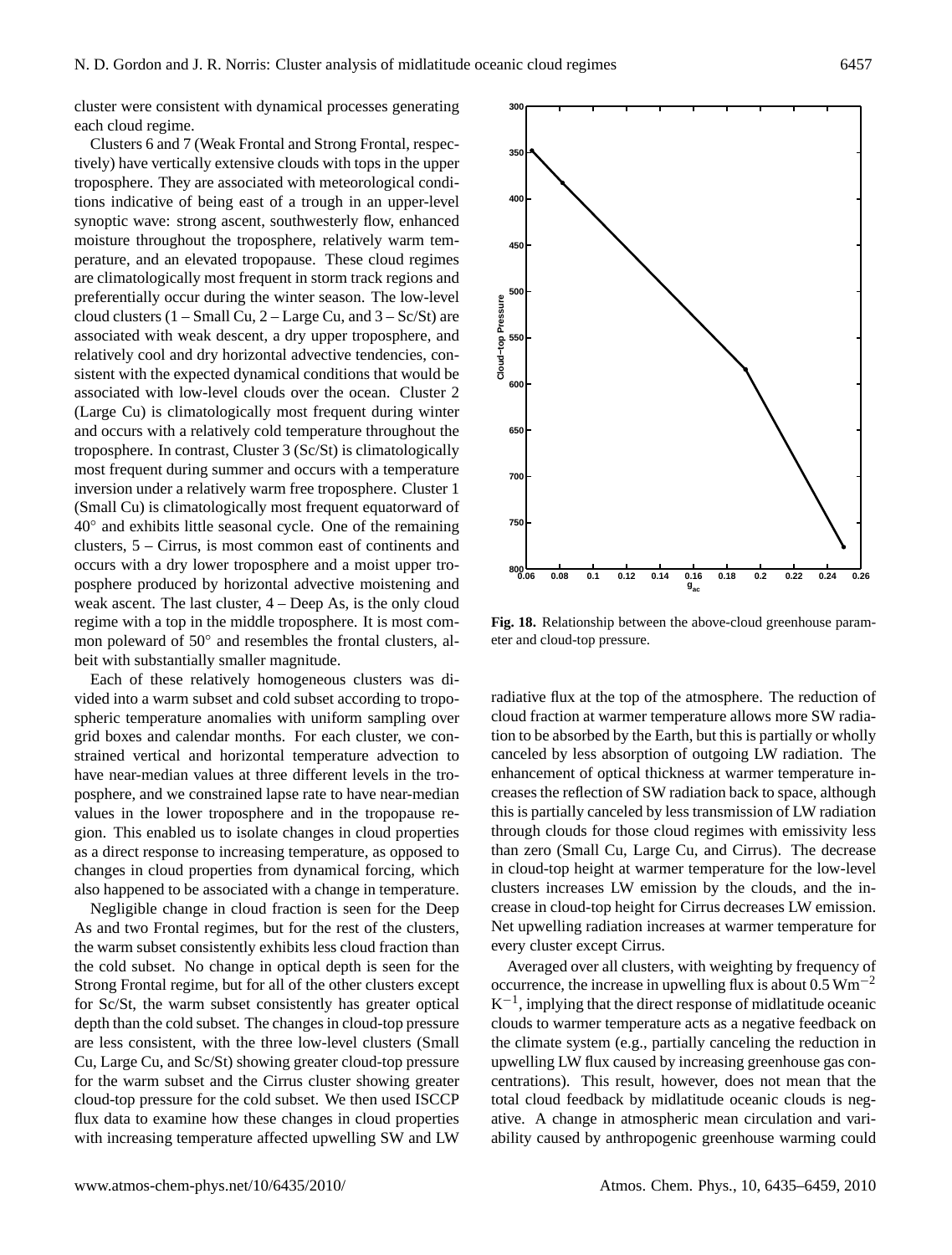modify the dynamical forcing of clouds in a manner that overwhelms the temperature response and generates a positive feedback. For example, a poleward shift of the storm tracks could reduce the radiative cooling effect of the weak and strong frontal cloud regimes. More research is needed to determine what changes in atmospheric dynamics are likely to accompany climate change. The cloud-temperature dynamical relationships revealed in this study could provide a useful diagnostic tool for the evaluation of global climate models.

### **Appendix A**

Charlock and Ramanathan et al. (1985) defined cloud radiative forcing as the difference in the radiative flux between all-sky conditions and cloud-free conditions at the top of the atmosphere (TOA), for both shortwave (SWCRF) and longwave radiation (LWCRF):

$$
SWCRF = (SW \uparrow_{clear}^{TOA} - SW \uparrow_{all-sky}^{TOA})
$$
 (A1)

$$
LWCRF = (LW \uparrow_{\text{clear}}^{\text{TOA}} - LW \uparrow_{\text{all-sky}}^{\text{TOA}})
$$
 (A2)

Here, SW and LW refer respectively to the shortwave and longwave flux of radiation for either clear or all-sky conditions. For this equation, we are only interested in the upwelling component of the radiative flux. The ISCCP cloud data we used are from the three-hourly observation closest to local noon, the time of day when downwelling shortwave radiation at TOA and the upwelling longwave radiation at the surface are diurnal maximums and have large variability over season and location. In order to avoid a radiative weighting that would bias towards summertime and low-latitude points, we normalize our radiation parameters by the downwelling SW at TOA for SWCRF and by the upwelling LW radiation at the surface. Thus our cloud radiative forcing parameters become:

$$
SWCRF_{norm} = (SW \uparrow_{clear}^{TOA} - SW \uparrow_{all-sky}^{TOA})/(SW \downarrow_{TOA})
$$
 (A3)

$$
LWCRF_{norm} = (LW \uparrow_{clear}^{TOA} - LW \uparrow_{all-sky}^{TOA})/(LW \uparrow_{surface}) (A4)
$$

To get a diurnal average of the cloud forcing in units of  $Wm^2$ , as opposed to a noontime value, we multiplied the normalized cloud forcing by the diurnally averaged value of downwelling shortwave flux at TOA for SWCRF<sub>norm</sub> or the upwelling longwave flux at the surface for LWCRF<sub>norm</sub>. Both of these values were determined by averaging the ISCCP flux data for all three-hourly data points during a day, yielding:

$$
SWCRF_{\text{diurnal}} = SW \downarrow_{\text{diurnal}}^{TOA}
$$
  

$$
(SW \uparrow_{\text{clear}}^{TOA} - SW \uparrow_{\text{all-sky}}^{TOA}) / SW \downarrow_{TOA}
$$
 (A5)

$$
LWCRF_{\text{diurnal}} = LW \uparrow_{\text{diurnal}}^{\text{surface}}
$$
  
\n
$$
(LW \uparrow_{\text{clear}}^{\text{TOA}} - LW \uparrow_{\text{all-sky}}^{\text{TOA}}) / LW \uparrow_{\text{surface}}^{\text{surface}}
$$
 (A6)

To avoid giving more radiative weighting to cloud changes that occur at lower latitudes and during the summer season, we separately averaged  $\text{SWCRF}_{\text{norm}}$  and  $\text{LWCRF}_{\text{norm}}$  over all grid boxes and seasons before multiplying them by diurnal mean SW and LW separately averaged over all grid boxes and seasons. Our results are qualitatively the same irrespective of radiative weighting.

*Acknowledgements.* This work was supported by NSF CAREER Grant AM02-38257 and NASA Grant GWEC NAG5-11731. The ISCCP-FD flux data was obtained from [isccp.giss.nasa.gov.](isccp.giss.nasa.gov) The authors thank Steve Klein for useful comments.

Edited by: B. Stevens

#### **References**

- Betts, A. K. and Harshvardhan: Thermodynamic constraint on the cloud liquid water feedback in climate models, J. Geophys. Res., 92, 8483–8485, 1987.
- Bony, S., Dufresne, J.-L., Le Treut, H., Morcrette, J.-J., and Senior, C.: On dynamic and thermodynamic components of cloud changes, Clim. Dyn., 22, 71–86, 2004.
- Cess, R. D. and Udelhofen, P. M.: Climate change during 1985–1999: cloud interactions determined from satellite measurements, Geophys. Res. Lett., 30, 1019, doi:10.1029/2002GL016128, 2003.
- Chang, F.-L. and Coakley, J. A.: Relationships between marine stratus cloud optical depth and temperature: Inferences from AVHRR observations, J. Climate, 20, 2022–2036, 2007.
- Charlock, T. P. and Ramanathan, V.: The Albedo Field and Cloud Radiative Forcing Produced by a General Circulation Model with Internally Generated Cloud Optics, J. Atmos. Sci., 42, 1408– 1429, 1985.
- Clement, A. C., Burgman, R., and Norris, J. R.: Observational and model evidence for positive low-level cloud feedback, Science, 325, 460–426, 2009.
- Gordon, N. D., Norris, J. R., Weaver, C. P., and Klein, S. A.: Cluster analysis of cloud regimes and characteristic dynamics of midlatitude synoptic systems in observations and a model, J. Geophys. Res., 110, D15S17, doi:10.1029/2004JD005027, 2005.
- Hahn, C. J. and Warren, S. G.: Extended Edited Cloud Reports from Ships and Land Stations over the Globe, 1952–1996, Numerical Data Package NDP-026C, Carbon Dioxide Information Analysis Center (CDIAC), Department of Energy, Oak Ridge, Tennessee (79 pp.), 1999.
- Hartigan, J. A.: Clustering Algorithms, Wiley Press, New York, NY, 351 pp., 1975.5
- IPCC Climate Change 2007: The Physical Science Basis. Contribution of Working Group I to the Fourth Assessment Report of the Intergovernmental Panel on Climate Change edited by: Solomon, S., Qin, D., Manning, M., Chen, Z., Marquis, M., Averyt, K. B., Tignor, M., and Miller, H. L., Cambridge University Press, Cambridge, United Kingdom and New York, NY, USA, 996 pp., 2007.